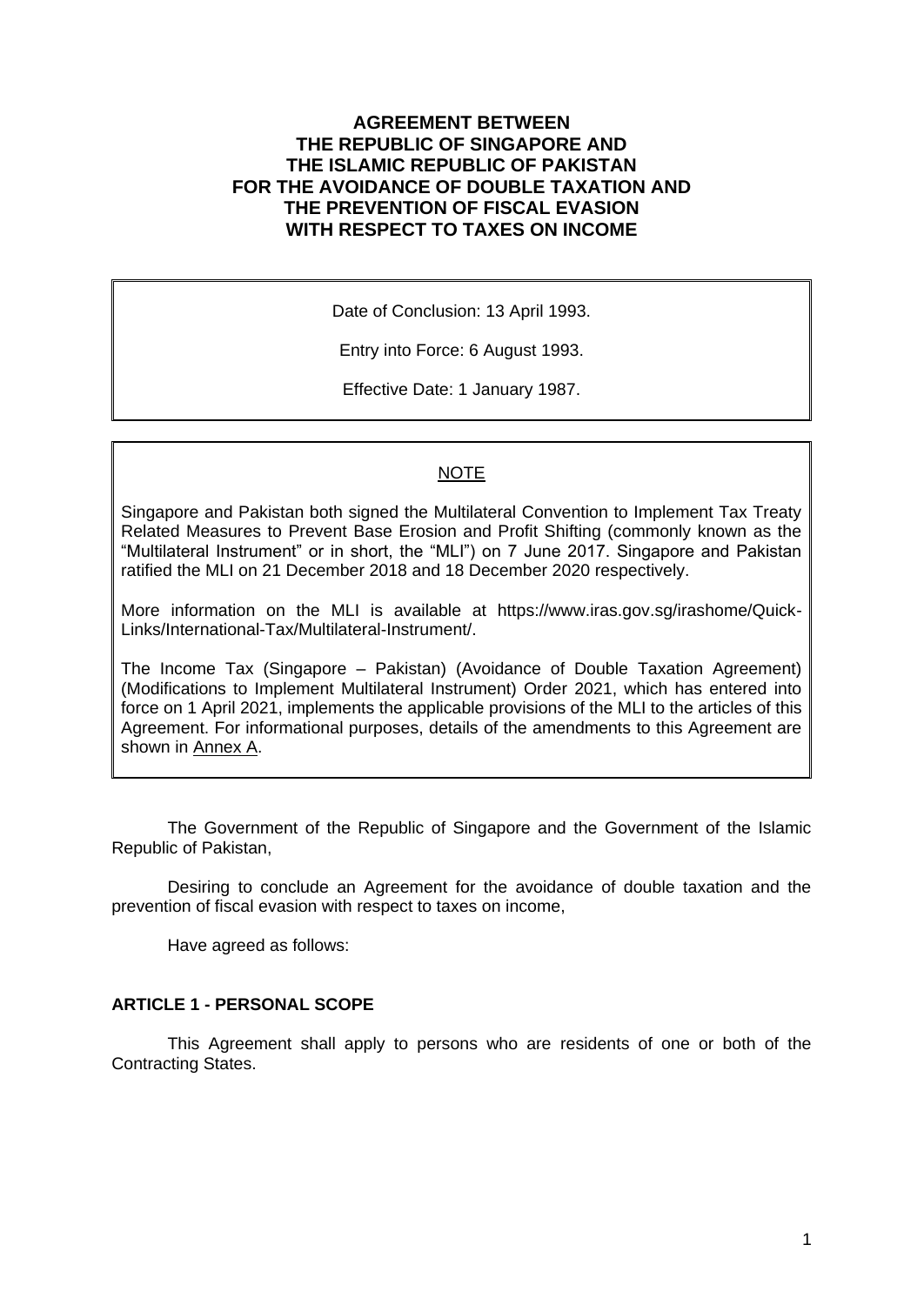# **ARTICLE 2 - TAXES COVERED**

1. This Agreement shall apply to taxes on income imposed on behalf of a Contracting State or of its political subdivisions or local authorities, irrespective of the manner in which they are levied.

- 2. The existing taxes to which the Agreement shall apply are in particular:
	- (a) in the case of Singapore:

the income tax

(hereinafter referred to as "Singapore tax");

- (b) in the case of Pakistan:
	- the income tax:
	- the super tax; and
	- the surcharge

(hereinafter referred to as "Pakistan tax").

3. The Agreement shall apply also to any identical or substantially similar taxes which are imposed after the date of signature of the Agreement in addition to, or in place of, the existing taxes by either Contracting State or by the government of any territory to which the Agreement is extended under Article 28.

4. The competent authorities of the Contracting Sates shall notify each other of any significant changes which have been made in their respective taxation laws.

## **ARTICLE 3 - GENERAL DEFINITIONS**

- 1. For the purposes of this Agreement, unless the context otherwise requires:
	- (a)
- (i) the term "Singapore" means the Republic of Singapore;
- (ii) the term "Pakistan" means Pakistan as defined in the Constitution of the Islamic Republic of Pakistan and includes any area outside the territorial waters of Pakistan which under the laws of Pakistan and in accordance with international law is an area within which the rights of Pakistan with respect to the seabed and subsoil and their natural resources may be exercised;
- (b) the terms "a Contracting State" and "the other Contracting State" mean Singapore or Pakistan as the context requires;
- (c) the term "person" includes an individual, a company and any other body of persons which is treated as an entity for tax purposes;
- (d) the term "company" means any body corporate or any other entity which is treated as a body corporate for tax purposes;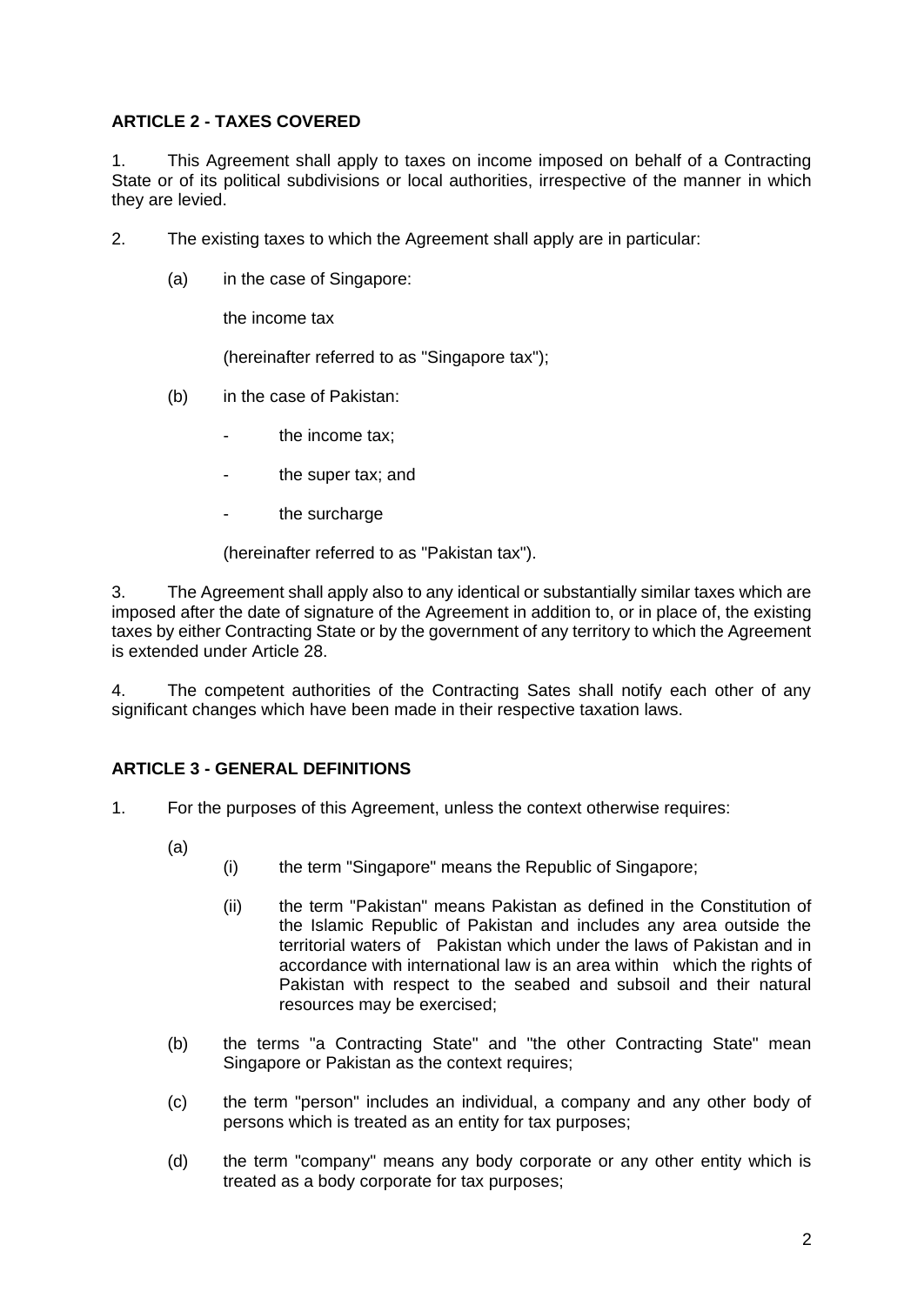- (e) the terms "enterprise of a Contracting State" and "enterprise of the other Contracting State" mean respectively an enterprise carried on by a resident of a Contracting State and an enterprise carried on by a resident of the other Contracting State;
- (f) the term "profits of an enterprise" does not include rents or royalties in respect of copyrights of literary, artistic or scientific work, motion picture films or of tapes for television or broadcasting or of mines, oil wells, quarries, or other places of extraction of natural resources or of timber or forest produce, or income in the form of dividends, interest, rents, royalties, or fees or other payments derived from the management, control or supervision of the trade, business or other activity of any other enterprise or concern or payments for labour or personal services or income derived from the operation of ships or aircraft;
- (g) the term "international traffic" means any transport by a ship or aircraft operated by an enterprise which has its place of effective management in a Contracting State, except when the ship or aircraft is operated solely between places in the other Contracting State or solely between such places and one or more structures used for the exploration or exploitation of natural resources situated in waters adjacent to the territorial waters of that other State;
- (h) the term "competent authority" means:
	- (i) in Singapore, the Minister for Finance or his authorised representatives;
	- (ii) in Pakistan, the Central Board of Revenue or its authorised representative; and in the case of any territory to which the present Agreement is extended under Article 28, the competent authority for the administration in such territory of the taxes to which the present Agreement applies.

2. As regards the application of the Agreement by a Contracting State any term not defined therein shall, unless the context otherwise requires, have the meaning which it has under the law of that State concerning the taxes to which the Agreement applies.

## **ARTICLE 4 - RESIDENT**

1. For the purposes of this Agreement, the term "resident of a Contracting State" means any person who is resident in a Contracting State for tax purposes of that State.

2. Where by reason of the provisions of paragraph 1 an individual is a resident of both Contracting States, then his status shall be determined as follows:

- (a) he shall be deemed to be a resident of the State in which he has a permanent home available to him; if he has a permanent home available to him in both States, he shall be deemed to be a resident of the State with which his personal and economic relations are closer (centre of vital interests);
- (b) if the State in which he has his centre of vital interests cannot be determined, or if he has not a permanent home available to him in either State, he shall be deemed to be a resident of the State in which he has an habitual abode;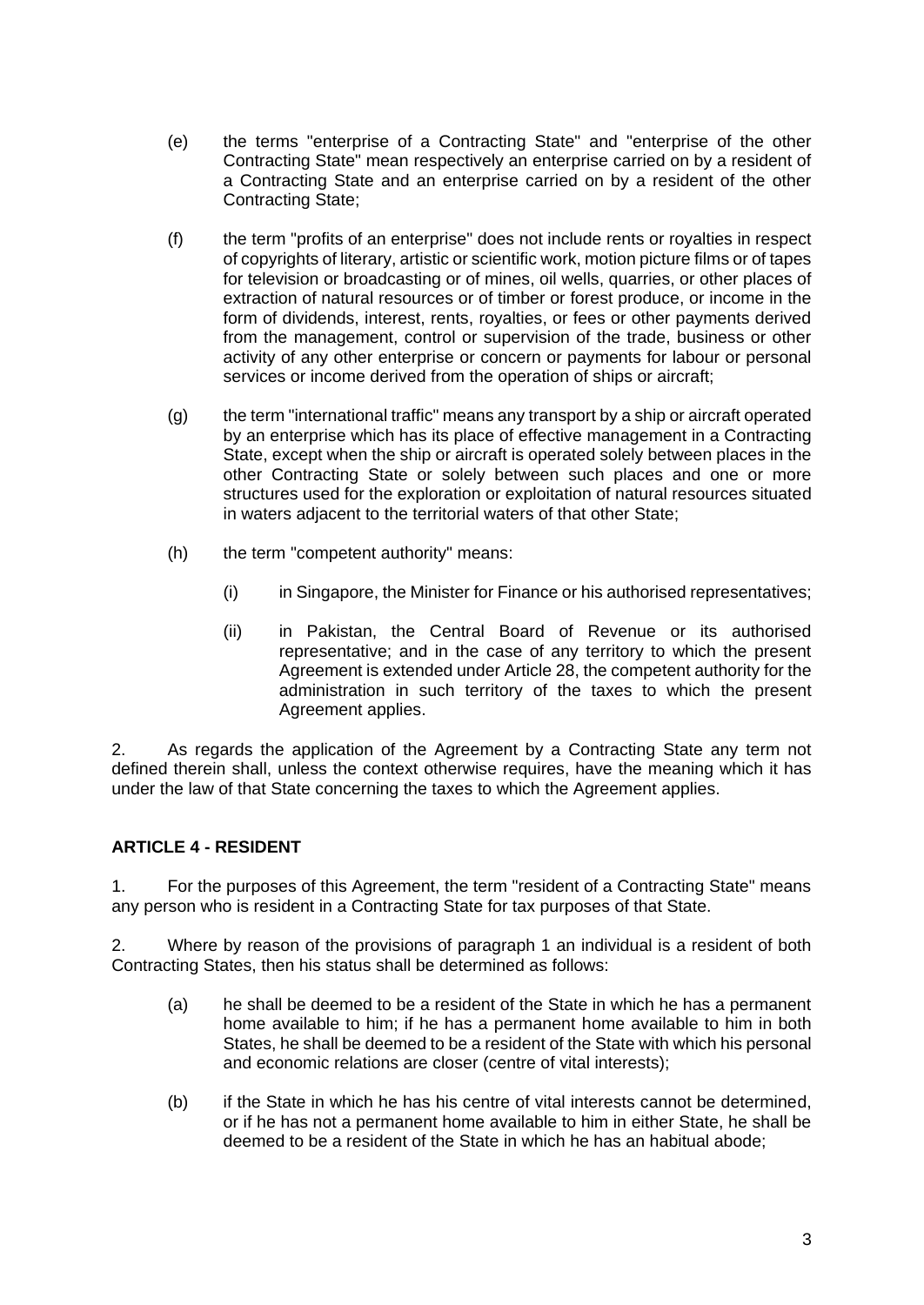(c) if he has an habitual abode in both States or in neither of them, the competent authorities of the Contracting States shall settle the question by mutual agreement.

3. Where by reason of the provisions of paragraph 1 a person other than an individual is a resident of both Contracting States, then it shall be deemed to be a resident of the State in which its place of effective management is situated.

## **ARTICLE 5 - PERMANENT ESTABLISHMENT**

1. For the purposes of this Agreement, the term "permanent establishment" means a fixed place of business through which the business of an enterprise is wholly or partly carried on.

- 2. The term "permanent establishment" includes especially:
	- (a) a place of management;
	- (b) a branch;
	- (c) an office;
	- (d) a factory;
	- (e) a workshop;
	- (f) a warehouse;
	- (g) a permanent sales exhibition; and
	- (h) a mine, an oil or gas well, a quarry or any other place of extraction of natural resources.

3. The term "permanent establishment" likewise encompasses a building site, a construction, assembly or installation project or any supervisory activity in connection therewith, but only where such site, project or activity exists for a period of more than 183 days.

4. Notwithstanding the preceding provisions of this Article, the term "permanent establishment" shall be deemed not to include:

- (a) the use of facilities solely for the purpose of storage or display of goods or merchandise belonging to the enterprise;
- (b) the maintenance of a stock of goods or merchandise belonging to the enterprise solely for the purpose of storage or display;
- (c) the maintenance of a stock of goods or merchandise belonging to the enterprise solely for the purpose of processing by another enterprise;
- (d) the maintenance of a fixed place of business solely for the purpose of purchasing goods or merchandise or of collecting information, for the enterprise;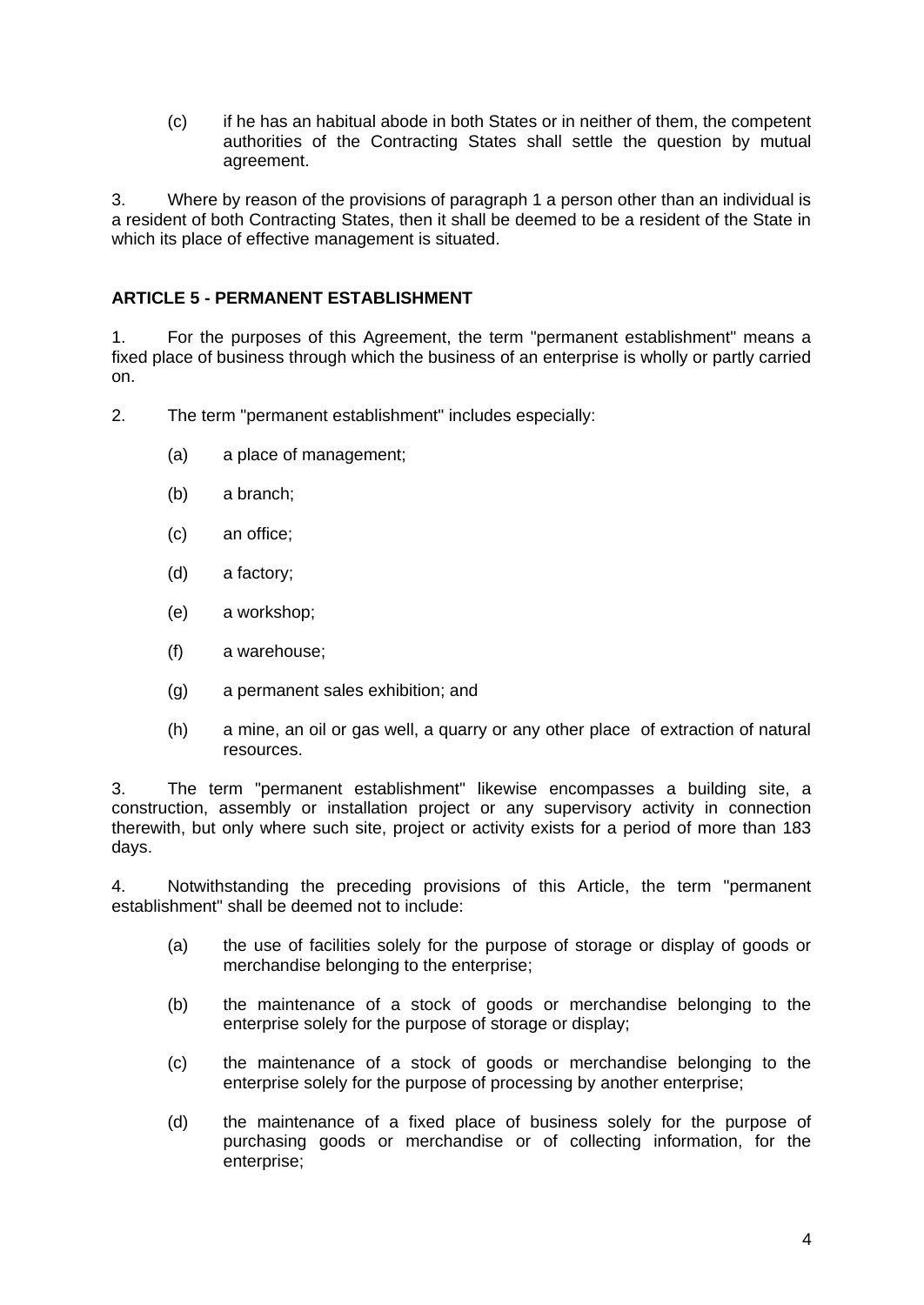(e) the maintenance of a fixed place of business solely for the purpose of advertising, for the supply of information, for scientific research or for similar activities which have a preparatory or auxiliary character for the enterprise.

5. Notwithstanding the provisions of paragraphs 1 and 2, where a person (other than an agent of an independent status to whom paragraph 6 applies) is acting in a Contracting State on behalf of an enterprise of the other Contracting State, that enterprise shall be deemed to have a permanent establishment in the first-mentioned Contracting State in respect of any activities which that person undertakes for the enterprise, if such a person:

- (a) has and habitually exercises in that State an authority to conclude contracts in the name of the enterprise, unless the activities of such person are limited to those mentioned in paragraph 4 which, if exercised through a fixed place of business, would not make this fixed place of business a permanent establishment under the provisions of that paragraph;
- (b) has no such authority but habitually maintains in the first- mentioned State a stock of goods or merchandise from which he regularly delivers goods or merchandise on behalf of the enterprise; or
- (c) habitually secures orders in the first-mentioned State exclusively or almost exclusively for the enterprise itself or for such other enterprises which are controlled by it or have a controlling interest in it.

6. An enterprise of a Contracting State shall not be deemed to have a permanent establishment in the other Contracting State merely because it carries on business in that other State through a broker, general commission agent or any other agent of an independent status, provided that such persons are acting in the ordinary course of their business. However, when the activities of such an agent are devoted wholly or almost wholly on behalf of that enterprise, he will not be considered an agent of an independent status within the meaning of this paragraph.

7. The fact that a company which is a resident of a Contracting State controls or is controlled by a company which is a resident of the other Contracting State, or which carries on business in that other State (whether through a permanent establishment or otherwise), shall not of itself constitute either company a permanent establishment of the other.

## **ARTICLE 6 - INCOME FROM IMMOVABLE PROPERTY**

1. Income derived by a resident of a Contracting State from immovable property (including income from agriculture or forestry) situated in the other Contracting State may be taxed in that other State.

2. The term "immovable property" shall have the meaning which it has under the law of the Contracting State in which the property in question is situated. The term shall in any case include property accessory to immovable property, livestock and equipment used in agriculture and forestry, rights to which the provisions of general law respecting landed property apply, usufruct of immovable property and rights to variable or fixed payments as consideration for the working of, or the right to work, mineral deposits, sources and other natural resources; ships, boats and aircraft shall not be regarded as immovable property.

3. The provisions of paragraph 1 shall also apply to income derived from the direct use, letting, or use in any other form of immovable property.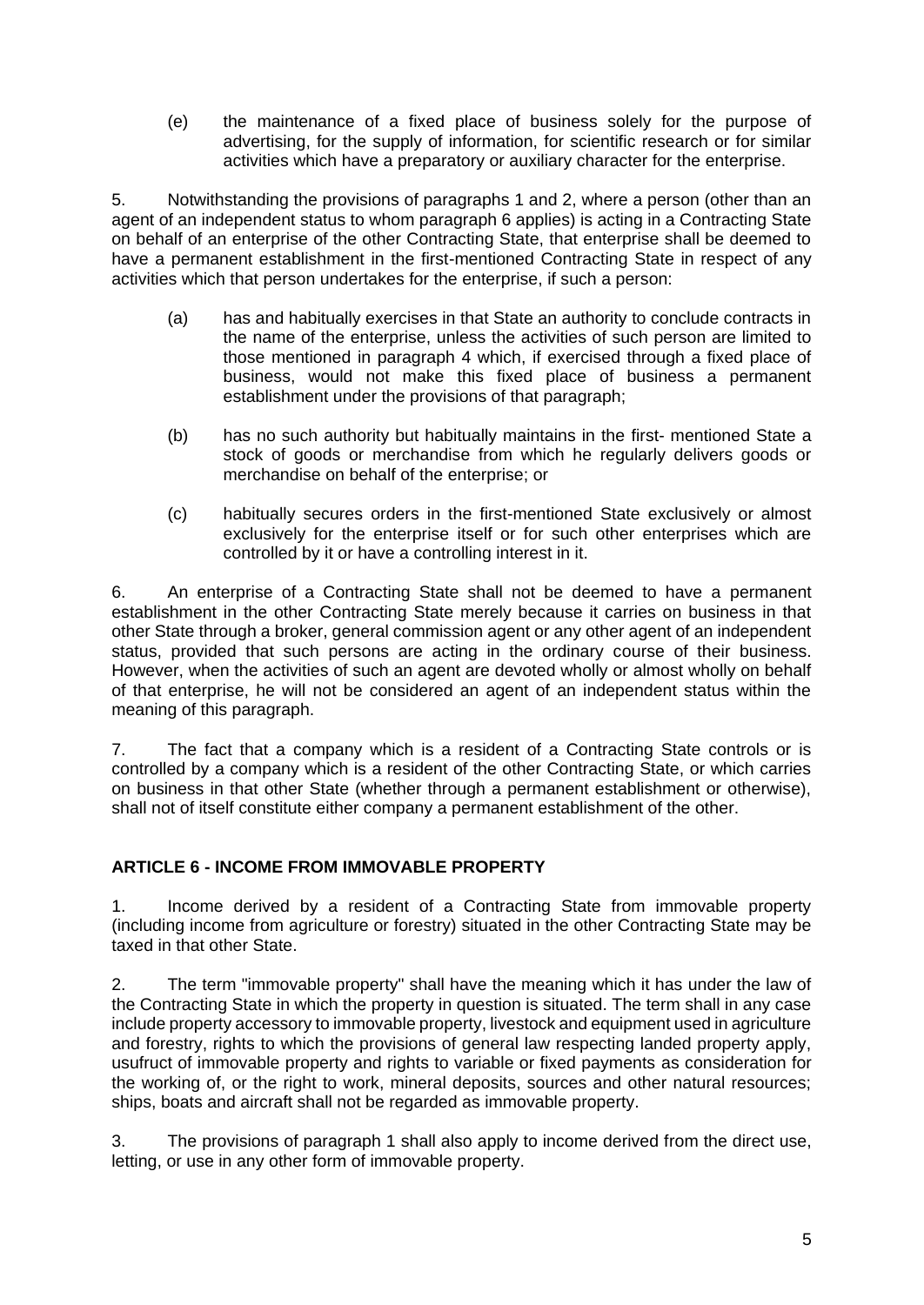4. The provisions of paragraphs 1 and 3 shall also apply to the income from immovable property of an enterprise and to income from immovable property used for the performance of professional services.

# **ARTICLE 7 - BUSINESS PROFITS**

1. The profits of an enterprise of a Contracting State shall be taxable only in that State unless the enterprise carries on business in the other Contracting State through a permanent establishment situated therein. If the enterprise carries on business as aforesaid, the profits of the enterprise may be taxed in the other State but only so much of them as is attributable to that permanent establishment.

2. Subject to the provisions of paragraph 3, where an enterprise of a Contracting State carries on business in the other Contracting State through a permanent establishment situated therein, there shall in each Contracting State be attributed to that permanent establishment the profits which it might be expected to make if it were a distinct and separate enterprise engaged in the same or similar activities under the same or similar conditions and dealing wholly independently with the enterprise of which it is a permanent establishment.

3.

- (a) In the determination of the profits of a permanent establishment, there shall be allowed as deductions expenses of the enterprise which are incurred for the purposes of the permanent establishment, including only those executive and general administrative expenses incurred, whether in the State in which the permanent establishment is situated or elsewhere, which are allowed under the provisions of the domestic law of the Contracting State in which the permanent establishment is situated.
- (b) However, no such deduction shall be allowed in respect of amounts, if any, paid (otherwise than towards reimbursement of actual expenses) by the permanent establishment to the head office of the enterprise or any of its other offices, by way of royalties, fees or other similar payments in return for the use of patents or other rights, or by way of commission for specific services performed or for management, or, except in the case of a banking enterprise, by way of interest on monies lent to the permanent establishment. Likewise, no account shall be taken in the determination of the profits of a permanent establishment of amounts charged (otherwise than towards reimbursement of actual expenses) by the permanent establishment to the head office of the enterprise or any of its other offices, by way of royalties, fees or other similar payments in return for the use of patents or other rights, or by way of commission for specific services performed or for management, or, except in the case of a banking enterprise, by way of interest on monies lent to the head office of the enterprise or any of its other offices.

4. Insofar as it has been customary in a Contracting State to determine the profits to be attributed to a permanent establishment on the basis of an apportionment of the total profits of the enterprise to its various parts, nothing in paragraph 2 shall preclude that Contracting State from determining the profits to be taxed by such an apportionment as may be customary; the method of apportionment adopted shall, however, be such that the result shall be in accordance with the principles contained in this Article.

5. Where profits include items of income which are dealt with separately in other Articles of this Agreement, then the provisions of those Articles shall not be affected by the provisions of this Article.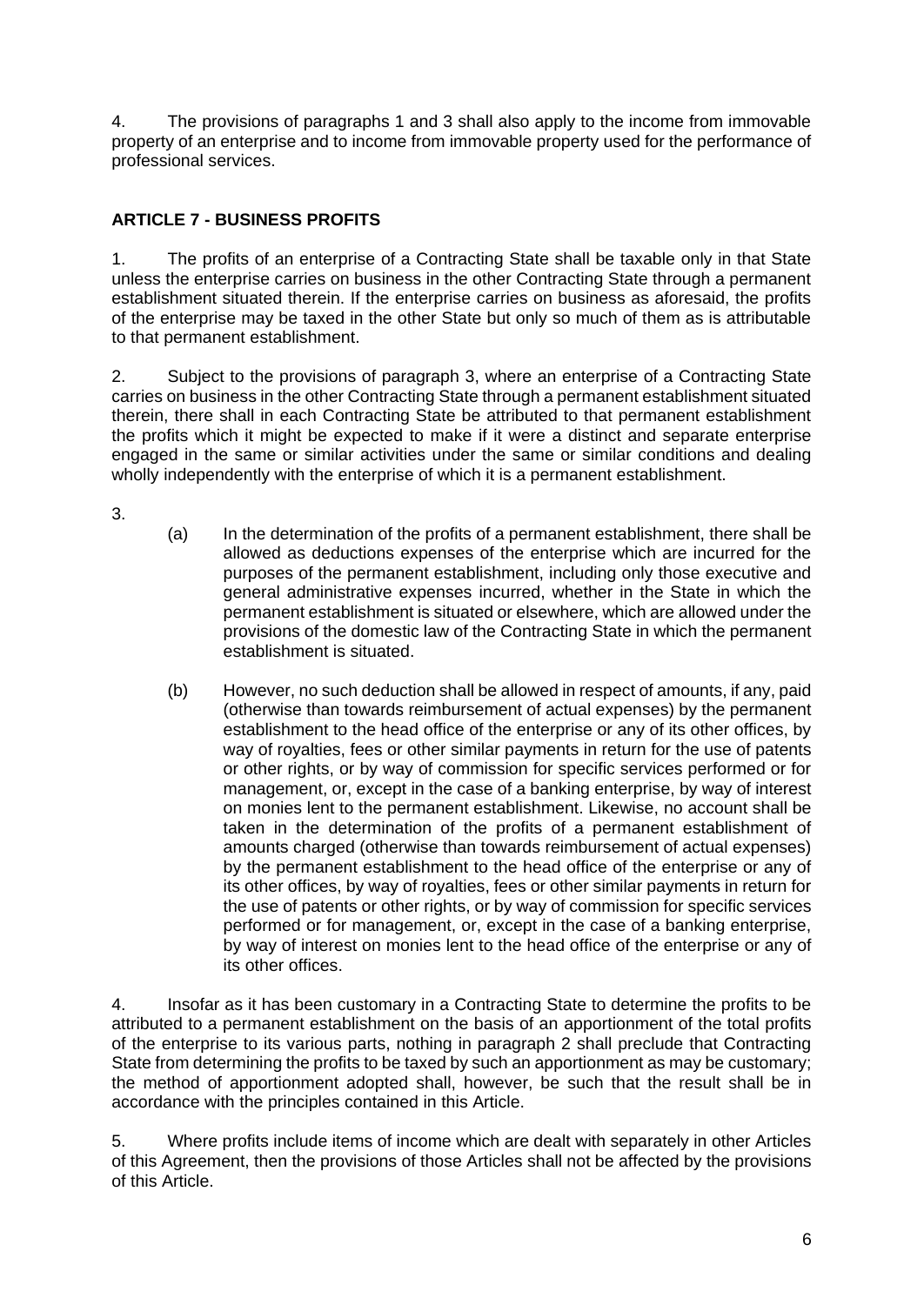## **ARTICLE 8 - SHIPPING AND AIR TRANSPORT**

1. Profits from the operation of aircraft in international traffic shall be taxable only in the Contracting State in which the place of effective management of the enterprise is situated.

2. Profits of an enterprise of a Contracting State from the operation of ships in international traffic may be taxed in that State. However, such profits derived from sources within the other Contracting State may also be taxed in that other State provided that the tax so charged in that other Contracting State shall be reduced by 50%.

3. The provisions of the foregoing paragraphs of this Article shall also apply to profits from the participation in a pool, a joint business or an international operating agency.

# **ARTICLE 9 - ASSOCIATED ENTERPRISES**

**Where** 

- (a) an enterprise of a Contracting State participates directly or indirectly in the management, control or capital of an enterprise of the other Contracting State, or
- (b) the same persons participate directly or indirectly in the management, control or capital of an enterprise of a Contracting State and an enterprise of the other Contracting State,

and in either case conditions are made or imposed between the two enterprises in their commercial or financial relations which differ from those which would be made between independent enterprises, then any profits which would, but for those conditions, have accrued to one of the enterprises, but, by reason of those conditions, have not so accrued, may be included in the profits of that enterprise and taxed accordingly.

#### **ARTICLE 10 - DIVIDENDS**

1. Dividends paid by a company which is a resident of a Contracting State to a resident of the other Contracting State may be taxed in that other State.

2. However, such dividends may also be taxed in the Contracting State of which the company paying the dividends is a resident, and according to the law of that State, but if the recipient is the beneficial owner of the dividends the tax so charged shall not exceed:

- (a) 10% of the gross amount of the dividends if the beneficial owner is a company and the company paying the dividends is engaged in an industrial undertaking;
- (b) 12.5% of the gross amount of the dividends if the beneficial owner is a company and the company paying the dividends is not engaged in an industrial undertaking;
- (c) 15% of the gross amount of the dividends in all other cases.

The competent authorities of the Contracting States shall by mutual agreement settle the mode of application of these limitations.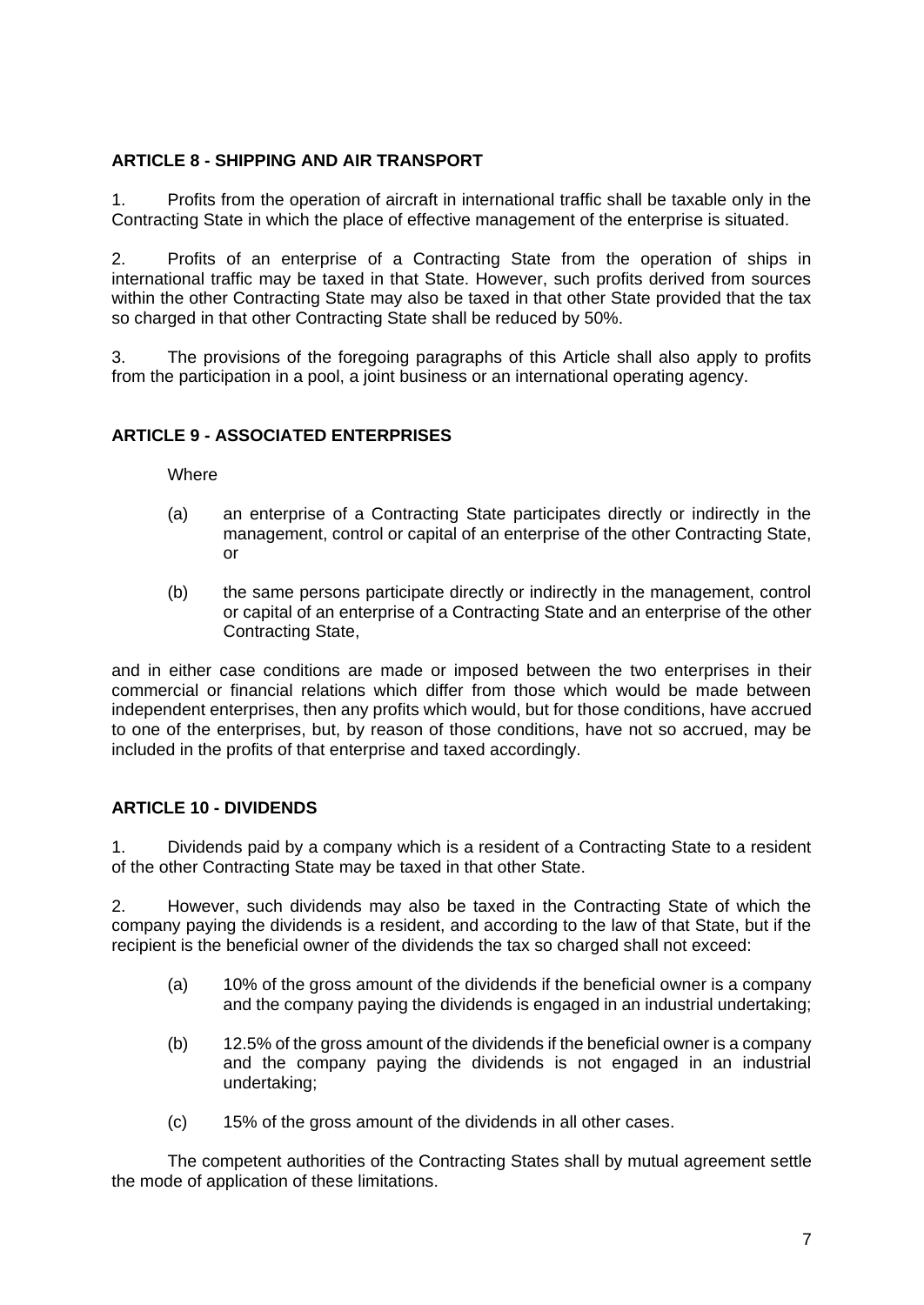The provisions of this paragraph shall not affect the taxation of the company on the profits out of which the dividends are paid.

3. Under the current Singapore laws, where dividends are paid by a company which is a resident of Singapore to a resident of Pakistan who is the beneficial owner of such dividends, there is no tax in Singapore which is chargeable on dividends in addition to the tax chargeable in respect of the profits or income of the company -

- (a) provided that nothing in this paragraph shall affect the provisions of Singapore law under which the tax in respect of a dividend paid by a company which is a resident of Singapore from which Singapore tax has been, or has been deemed to be, deducted may be adjusted by reference to the rate of tax appropriate to the Singapore year of assessment immediately following that in which the dividend was paid;
- (b) provided further that if Singapore, subsequent to the signing of this Agreement, imposes a tax on dividends paid by a company which is a resident of Singapore which is in addition to the tax chargeable in respect of the profits or income of the company, such tax may be charged but the tax so charged on such dividends derived by a resident of Pakistan who is the beneficial owner of such dividends shall be in accordance with the provisions of paragraph 2.
- 4.
- (a) The term "dividends" as used in this Article means income from shares, or other rights, not being debt-claims, participating in profits or income, as well as income from other corporate rights which is subjected to the same taxation treatment as income from shares by the taxation laws of the Contracting State of which the company making the distribution is a resident.
- (b) The term "industrial undertaking" as used in this Article means an undertaking engaged in -
	- (i) the manufacture of goods or materials or the subjection of goods or materials to any process which results in substantially changing their original condition;
	- (ii) ship-building;
	- (iii) electricity, hydraulic power, gas and water supply;
	- (iv) mining including working of an oil or gas well or the source of any mineral deposit; and
	- (v) any other undertaking which may be agreed to by the competent authorities to be an industrial undertaking for the purposes of this Article.

5. The provisions of paragraphs 1 and 2 shall not apply if the beneficial owner of the dividends, being a resident of a Contracting State, carries on business in the other Contracting State of which the company paying the dividends is a resident, through a permanent establishment situated therein or performs in that other State independent personal services from a fixed base situated therein, and the holding in respect of which the dividends are paid is effectively connected with such permanent establishment or fixed base. In such case the provisions of Article 7 or Article 15, as the case may be, shall apply.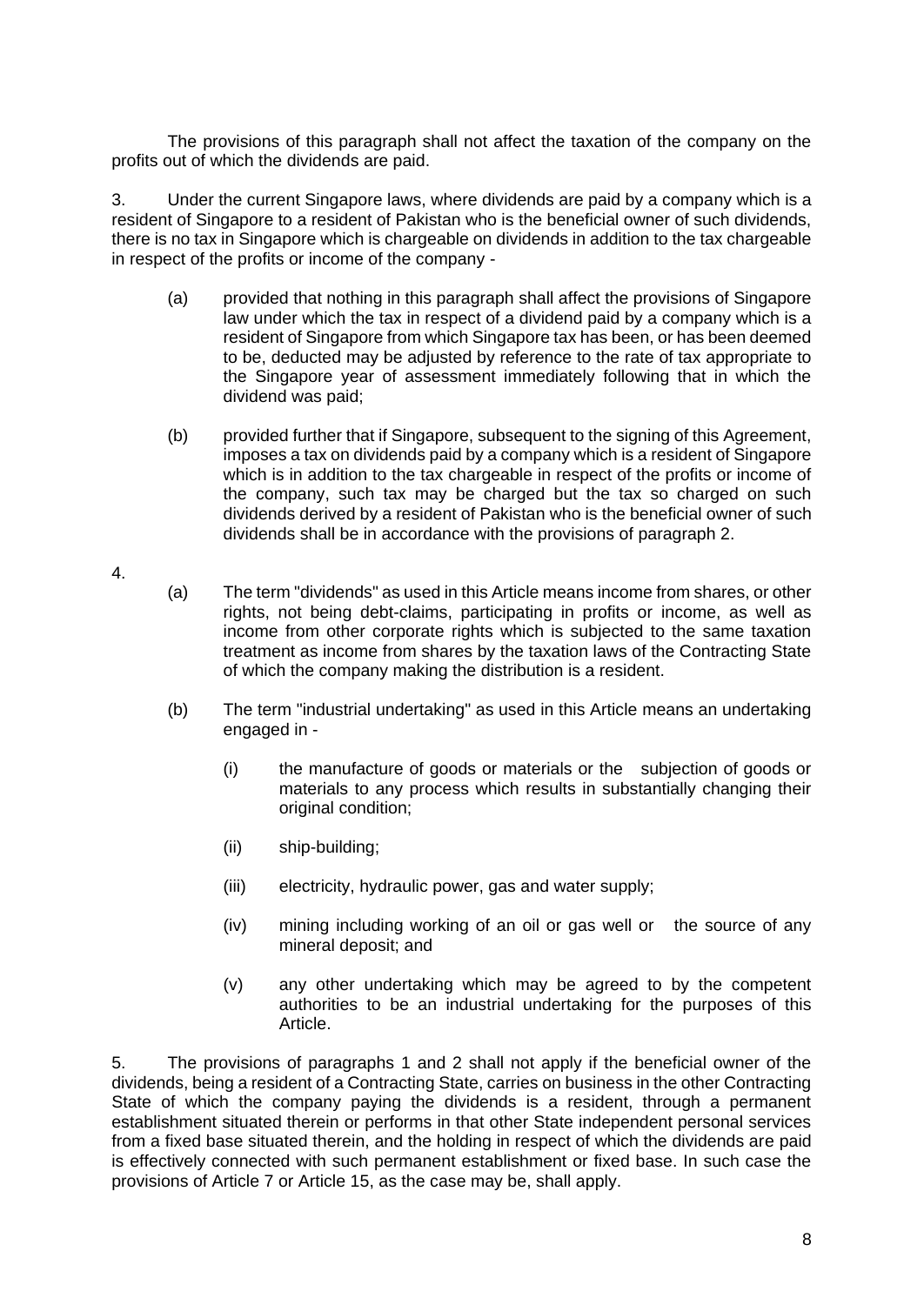6. Where a company which is a resident of a Contracting State derives profits or income from the other Contracting State, that other State may not impose any tax on the dividends paid by the company, except insofar as such dividends are paid to a resident of that other State or insofar as the holding in respect of which the dividends are paid is effectively connected with a permanent establishment or a fixed base situated in that other State, nor subject the company's undistributed profits to a tax on the company's undistributed profits, even if the dividends paid or the undistributed profits consist wholly or partly of profits or income arising in such other State.

7.

- (a) Dividends shall be deemed to arise in Pakistan if they are paid by a company which is a resident of Pakistan.
- (b) Dividends shall be deemed to arise in Singapore if they are paid by a company which is a resident of Singapore.

# **ARTICLE 11 - INTEREST**

1. Interest arising in a Contracting State and paid to a resident of the other Contracting State may be taxed in that other State.

2. However, such interest may also be taxed in the Contracting State in which it arises and according to the laws of that State, but if the recipient is the beneficial owner of the interest the tax so charged shall not exceed 12.5% of the gross amount of the interest. The competent authorities of the Contracting States shall by mutual agreement settle the mode of application of this limitation.

3. The term "interest" as used in this Article means income from debt-claims of every kind, whether or not secured by mortgage and whether or not carrying a right to participate in the debtor's profits, and in particular, income from government securities and income from bonds or debentures, including premiums and prizes attaching to such securities, bonds or debentures. Penalty charges for late payment shall not be regarded as interest for the purpose of this Article.

4. The provisions of paragraphs 1 and 2 shall not apply if the beneficial owner of the interest, being a resident of a Contracting State, carries on business in the other Contracting State in which the interest arises, through a permanent establishment situated therein, or performs in that other State independent personal services from a fixed base situated therein, and the debt-claim in respect of which the interest is paid is effectively connected with such permanent establishment or fixed base. In such case the provisions of Article 7 or Article 15, as the case may be, shall apply.

5. Interest shall be deemed to arise in a Contracting State when the payer is that State itself, a political subdivision, a local or statutory authority or a resident of that State. Where, however, the person paying the interest, whether he is a resident of a Contracting State or not, has in a Contracting State a permanent establishment or a fixed base in connection with which the indebtedness on which the interest is paid was incurred, and such interest is borne by such permanent establishment or fixed base, then such interest shall be deemed to arise in the State in which the permanent establishment or fixed base is situated.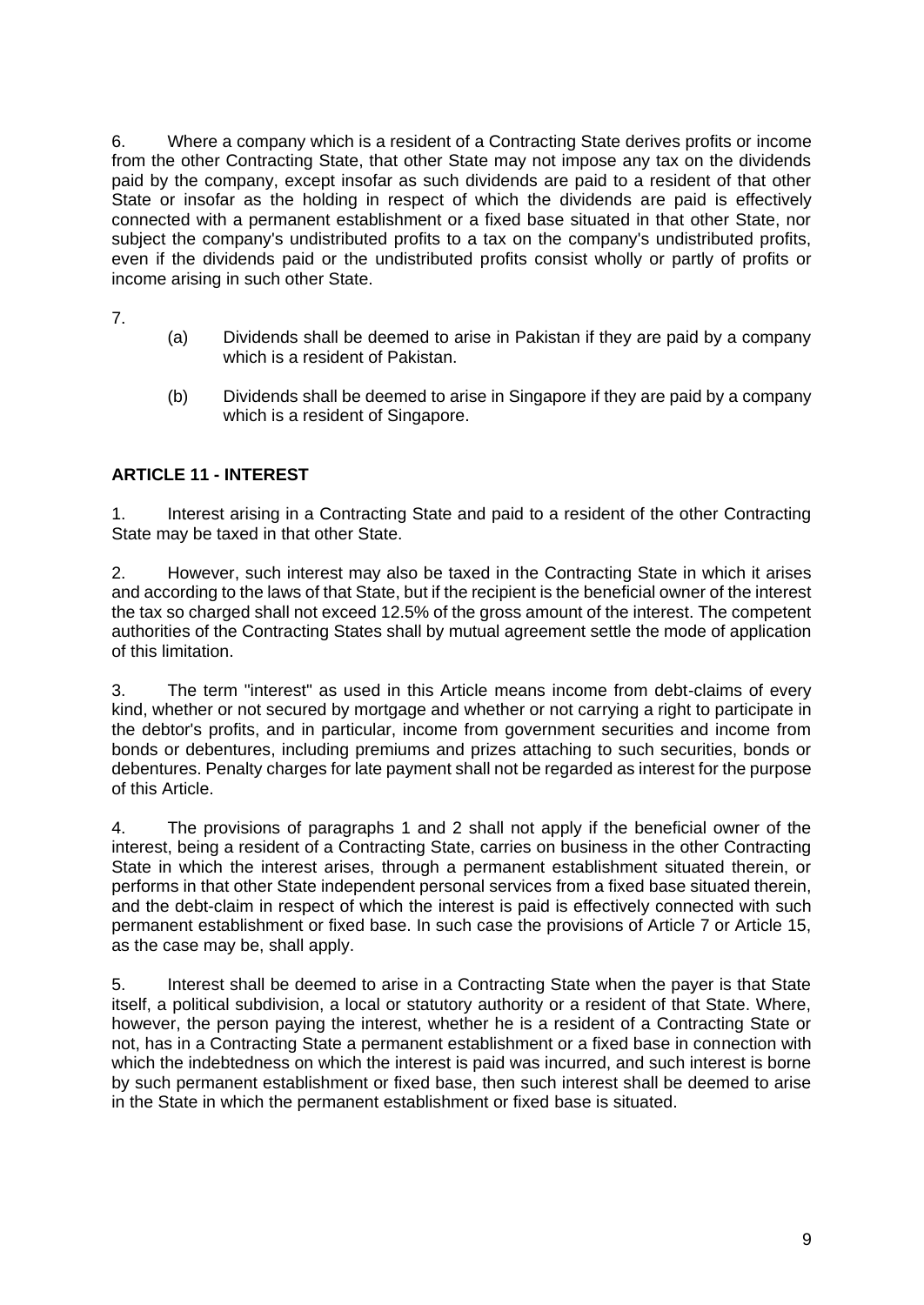6. Where by reason of a special relationship between the payer and the beneficial owner or between both of them and some other person, the amount of the interest, having regard to the debt-claim for which it is paid, exceeds the amount which would have been agreed upon by the payer and the beneficial owner in the absence of such relationship, the provisions of this Article shall apply only to the last-mentioned amount. In such case, the excess part of the payments shall remain taxable according to the laws of each Contracting State, due regard being had to the other provisions of this Agreement.

- 7. Notwithstanding the provisions of paragraphs 1 and 2,
	- (a) the State Bank of Pakistan shall be exempt from Singapore tax with respect to interest from sources within Singapore;
	- (b) the Monetary Authority of Singapore, the Board of Commissioners of Currency and the Government of Singapore Investment Corporation Pte Ltd shall be exempt from Pakistan tax with respect to interest from sources within Pakistan; and
	- (c) the Government of a Contracting State shall be exempt from the tax of the other Contracting State with respect to interest on loans derived by that Government from sources within that other State.

# **ARTICLE 12 - ROYALTIES**

1. Royalties arising in a Contracting State and paid to a resident of the other Contracting State may be taxed in that other State.

2. However, such royalties may also be taxed in the Contracting State in which they arise and according to the laws of that State, but if the recipient is the beneficial owner of the royalties, the tax so charged shall not exceed 10% of the gross amount of the royalties. The competent authorities of the Contracting States shall by mutual agreement settle the mode of application of this limitation.

3. The term "royalties" as used in this Article means payments of any kind received as a consideration for the use of, or the right to use, any patent, trade mark, design or model, plan, secret formula or process, or for the use of, or the right to use, industrial, commercial, or scientific equipment, or for information concerning industrial, commercial or scientific experience.

4. The provisions of paragraphs 1 and 2 shall apply equally to any sum derived by a resident of one of the Contracting States from sources within the other Contracting State from the alienation of any right or property from which royalties, as defined in paragraph 3 of this Article, are or may be derived.

5. The provisions of paragraphs 1, 2 and 4 shall not apply if the beneficial owner of the royalties or sums, being a resident of a Contracting State, carries on business in the other Contracting State in which the royalties arise, through a permanent establishment situated therein, or performs in that other State independent personal services from a fixed base situated therein, and the right or property in respect of which the royalties are paid is effectively connected with such permanent establishment or fixed base. In such case the provisions of Article 7 or Article 15, as the case may be, shall apply.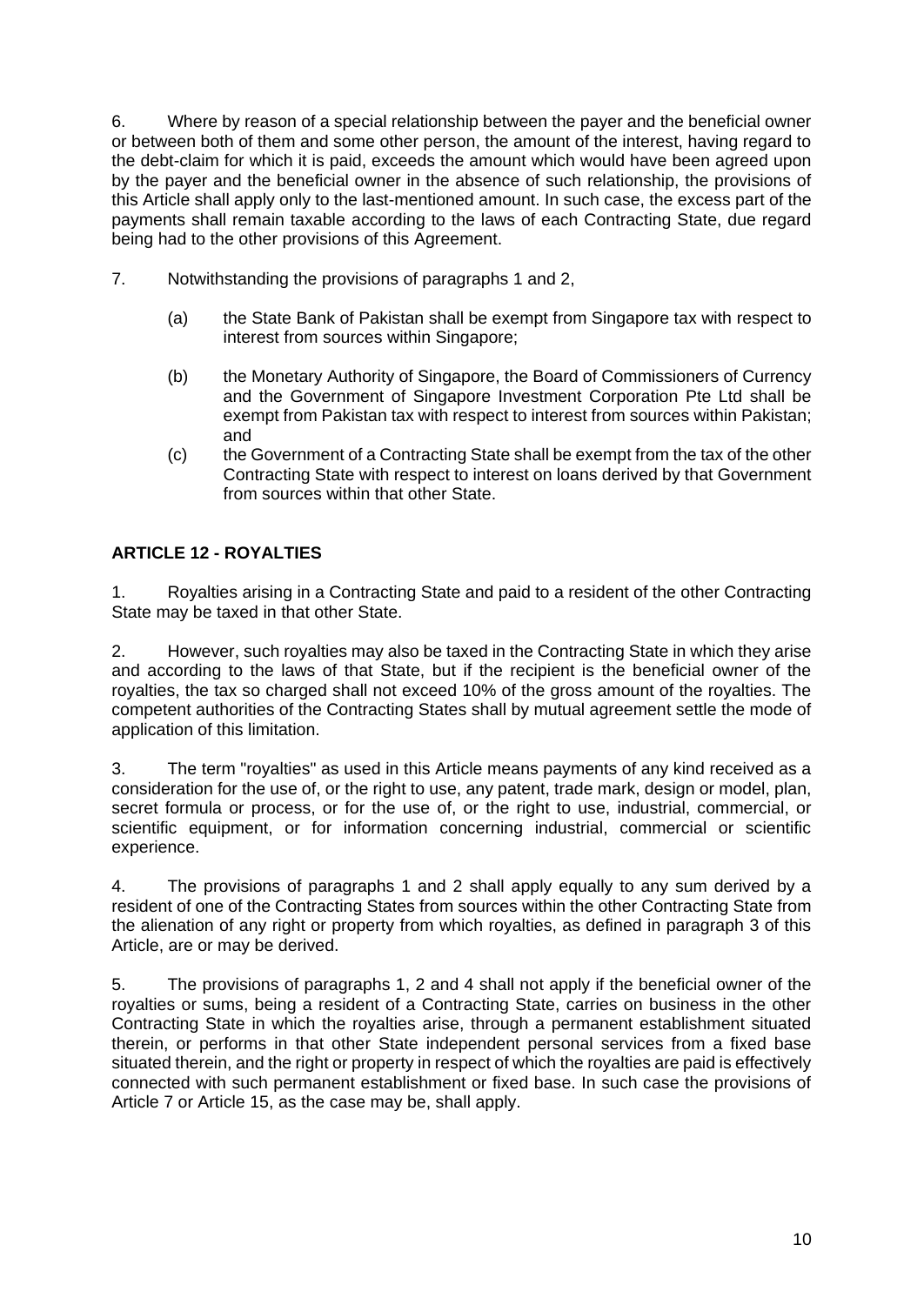6. Royalties shall be deemed to arise in a Contracting State when the payer is that State itself, a political subdivision, a local or statutory authority or a resident of that State. Where, however, the person paying the royalties, whether he is a resident of a Contracting State or not, has in a Contracting State a permanent establishment or a fixed base in connection with which the liability to pay the royalties was incurred, and such royalties are borne by such permanent establishment or fixed base, then such royalties shall be deemed to arise in the State in which the permanent establishment or fixed base is situated.

7. Where, by reason of a special relationship between the payer and the beneficial owner or between both of them and some other person, the amount of the royalties, having regard to the use, right or information for which they are paid, exceeds the amount which would have been agreed upon by the payer and the beneficial owner in the absence of such relationship, the provisions of this Article shall apply only to the last-mentioned amount. In such case, the excess part of the payments shall remain taxable according to the laws of each Contracting State, due regard being had to the other provisions of this Agreement.

# **ARTICLE 13 - FEES FOR TECHNICAL SERVICES**

1. Fees for technical services arising in a Contracting State and paid to an enterprise of the other Contracting State may be taxed in that other State.

2. However, such fees for technical services may also be taxed in the Contracting State in which they arise and according to the laws of that State, but if the recipient is the beneficial owner thereof, the tax so charged shall not exceed 10% of the gross amount of the fees.

3. The term "fees for technical services" as used in this Article means any consideration (including any lump sum consideration) for the rendering of any managerial, technical or consultancy services (including the provision by the enterprise of the services of technical or other personnel), but does not include consideration for any construction, assembly or like project undertaken by the recipient or consideration which would be income falling under Article 15 of the Agreement.

4. The provisions of paragraphs 1 and 2 shall not apply if the beneficial owner of the fees for technical services, being a resident of a Contracting State, carries on business in the other Contracting State in which the fees for technical services arise, through a permanent establishment situated therein, or performs in that other State independent personal services from a fixed base situated therein and the contract in respect of which the fees for technical services are paid is effectively connected with such permanent establishment or fixed base. In such case the provisions of Article 7 or Article 15, as the case may be, shall apply.

5. Fees for technical services shall be deemed to arise in a Contracting State when the payer is that State itself, a political subdivision, a local or statutory authority or a resident of that State. Where, however, the person paying the fees for technical services, whether he is a resident of a Contracting State or not, has in a Contracting State a permanent establishment or a fixed base in connection with which the obligation to make the payments was incurred, and the payments are borne by such permanent establishment, then such fees for technical services shall be deemed to arise in the State in which the permanent establishment is situated.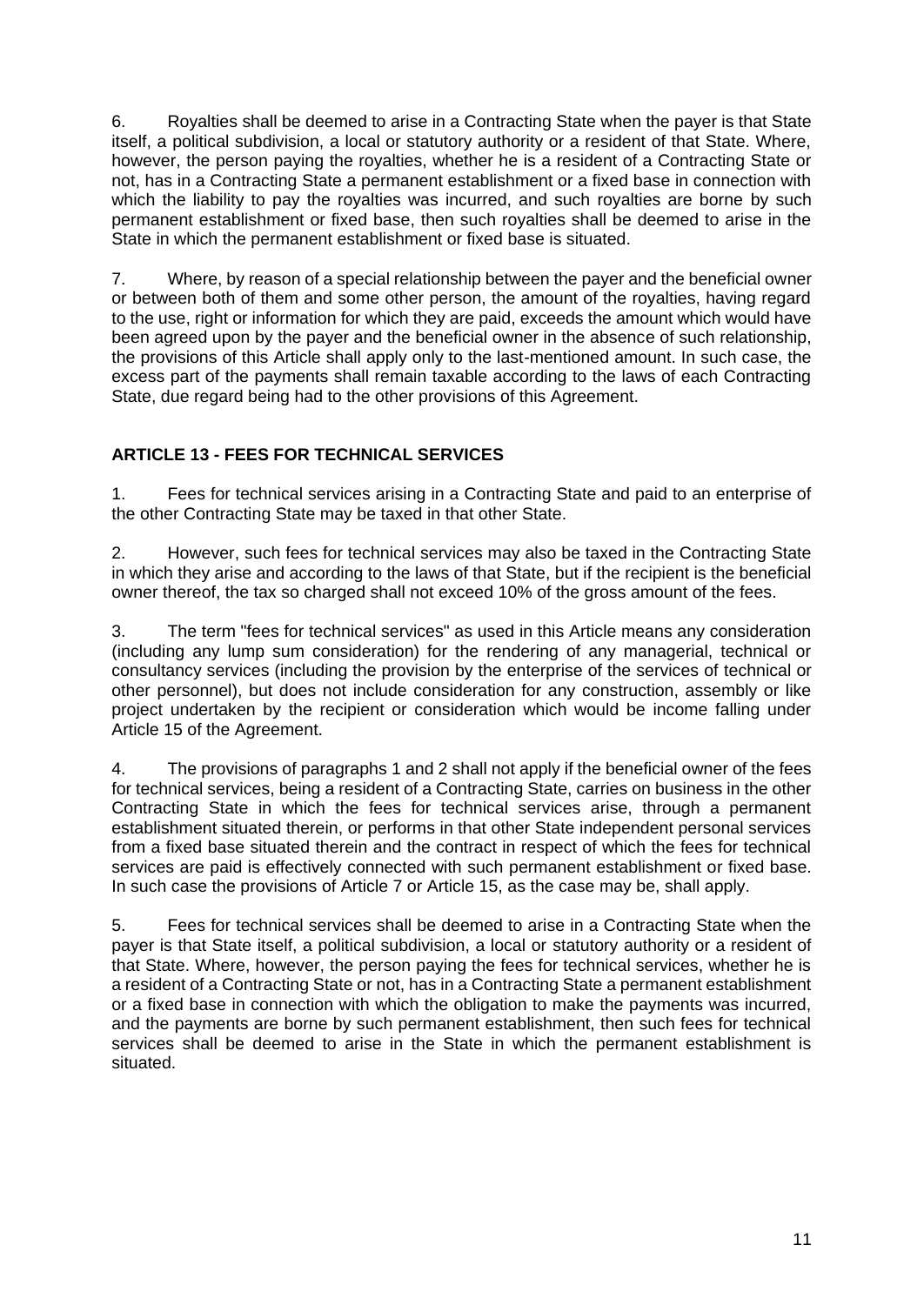6. Where by reason of a special relationship between the payer and the beneficial owner or between both of them and some other person, the amount of the fees for technical services exceeds the amount which would have been paid in the absence of such relationship, the provisions of this Article shall apply only to the last-mentioned amount. In such case, the excess part of the payments shall remain taxable according to the laws of each Contracting State, due regard being had to the other provisions of this Agreement.

# **ARTICLE 14 - CAPITAL GAINS**

1. Gains derived by a resident of a Contracting State from the alienation of immovable property referred to in Article 6 and situated in the other Contracting State may be taxed in that other State.

2. Gains from the alienation of movable property forming part of the business property of a permanent establishment which an enterprise of a Contracting State has in the other Contracting State or of movable property pertaining to a fixed base available to a resident of a Contracting State in the other Contracting State for the purpose of performing independent personal services, including such gains from the alienation of such a permanent establishment (alone or with the whole enterprise) or of such fixed base, may be taxed in that other State.

3. Gains from the alienation of ships or aircraft operated in international traffic or movable property pertaining to the operation of such ships or aircraft, shall be taxable only in the Contracting State in which the place of effective management of the enterprise is situated.

## **ARTICLE 15 - PERSONAL SERVICES**

1. Subject to the provisions of Articles 16, 18 and 19, salaries, wages and other similar remuneration or income derived by a resident of a Contracting State in respect of personal services (including professional services or other activities of an independent character) shall be taxable only in that State unless the services are rendered in the other Contracting State. If the services are so rendered, such remuneration or income as is derived therefrom may be taxed in that other State.

2. Notwithstanding the provisions of paragraph 1, remuneration or income derived by a resident of a Contracting State in respect of services rendered in the other Contracting State shall be taxable only in the first-mentioned State if:

- (a) the recipient is present in the other State for a period or periods not exceeding in the aggregate 183 days in any 12-month period, and
- (b) the services are rendered for or on behalf of a person who is a resident of the first-mentioned State, and
- (c) the remuneration or income is subject to tax in the first- mentioned State, and
- (d) the remuneration is not borne by a permanent establishment or a fixed base which the employer has in the other State, and
- (e) the payment for independent personal services is not borne by a resident of the other State or by a permanent establishment or a fixed base which a resident of the first-mentioned State has in the other State.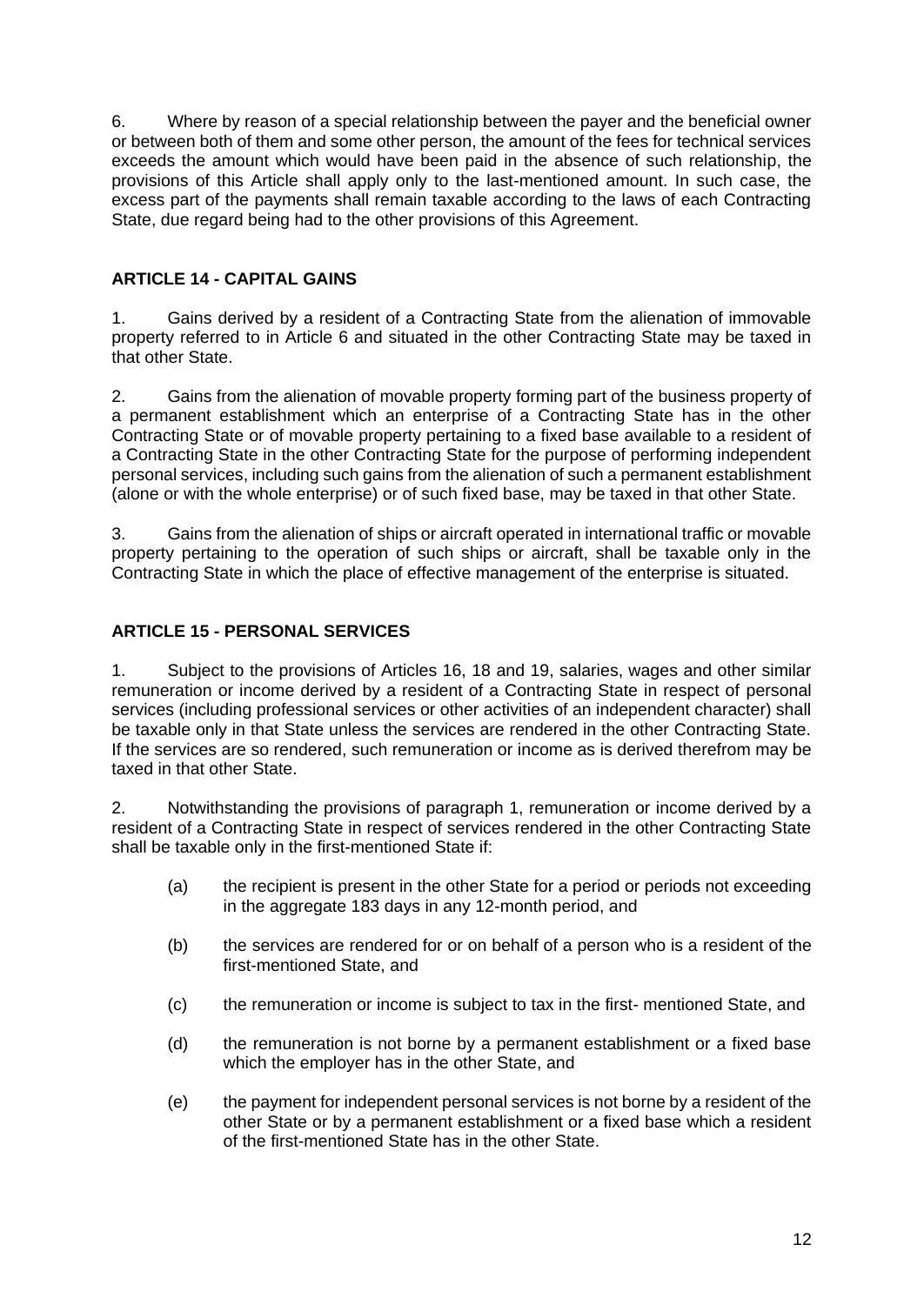3. Notwithstanding the preceding provisions of this Article, remuneration derived by a resident of a Contracting State in respect of an employment exercised aboard a ship or aircraft operated in international traffic shall be taxable only in that Contracting State.

# **ARTICLE 16 - DIRECTORS' FEES**

1. Directors' fees and other similar payments derived by a resident of a Contracting State in his capacity as a member of the board of directors of a company which is a resident of the other Contracting State may be taxed in that other State.

2. The remuneration which a person to whom paragraph 1 applies derives from the company in respect of the discharge of day-to-day functions of a managerial or technical nature may be taxed in accordance with the provisions of Article 15.

## **ARTICLE 17 - ARTISTES AND ATHLETES**

1. Notwithstanding the provisions of Article 15, income derived by a resident of a Contracting State as an entertainer, such as a theatre, motion picture, radio or television artiste, or a musician, or as an athlete, from his personal activities as such exercised in the other Contracting State, may be taxed in that other State.

Such income shall, however, be exempt from tax in that other State if such activities are supported, wholly or substantially, from the public funds of the Government of either Contracting State or a local or statutory authority thereof.

2. Where income in respect of personal activities exercised in a Contracting State by an entertainer or an athlete in his capacity as such accrues not to the entertainer or athlete himself but to another person, that income may, notwithstanding the provisions of Articles 7 and 15, be taxed in that State.

Such income shall, however, be exempt from tax in that State if such activities are supported, wholly or substantially, from the public funds of the Government of either Contracting State or a local or statutory authority thereof.

3. Notwithstanding the provisions of Article 7, where the activities mentioned in paragraph 1 are provided in a Contracting State by an enterprise of the other Contracting State the profits derived from providing these activities by such an enterprise may be taxed in the firstmentioned Contracting State unless the enterprise is substantially supported from the public funds of the other Contracting State, including any political subdivision, local authority or statutory body thereof, in connection with the provision of such activities.

#### **ARTICLE 18 - PENSIONS**

Subject to the provisions of paragraph 2 of Article 19, pensions and other similar remuneration paid to a resident of a Contracting State in consideration of past employment shall be taxable only in that State.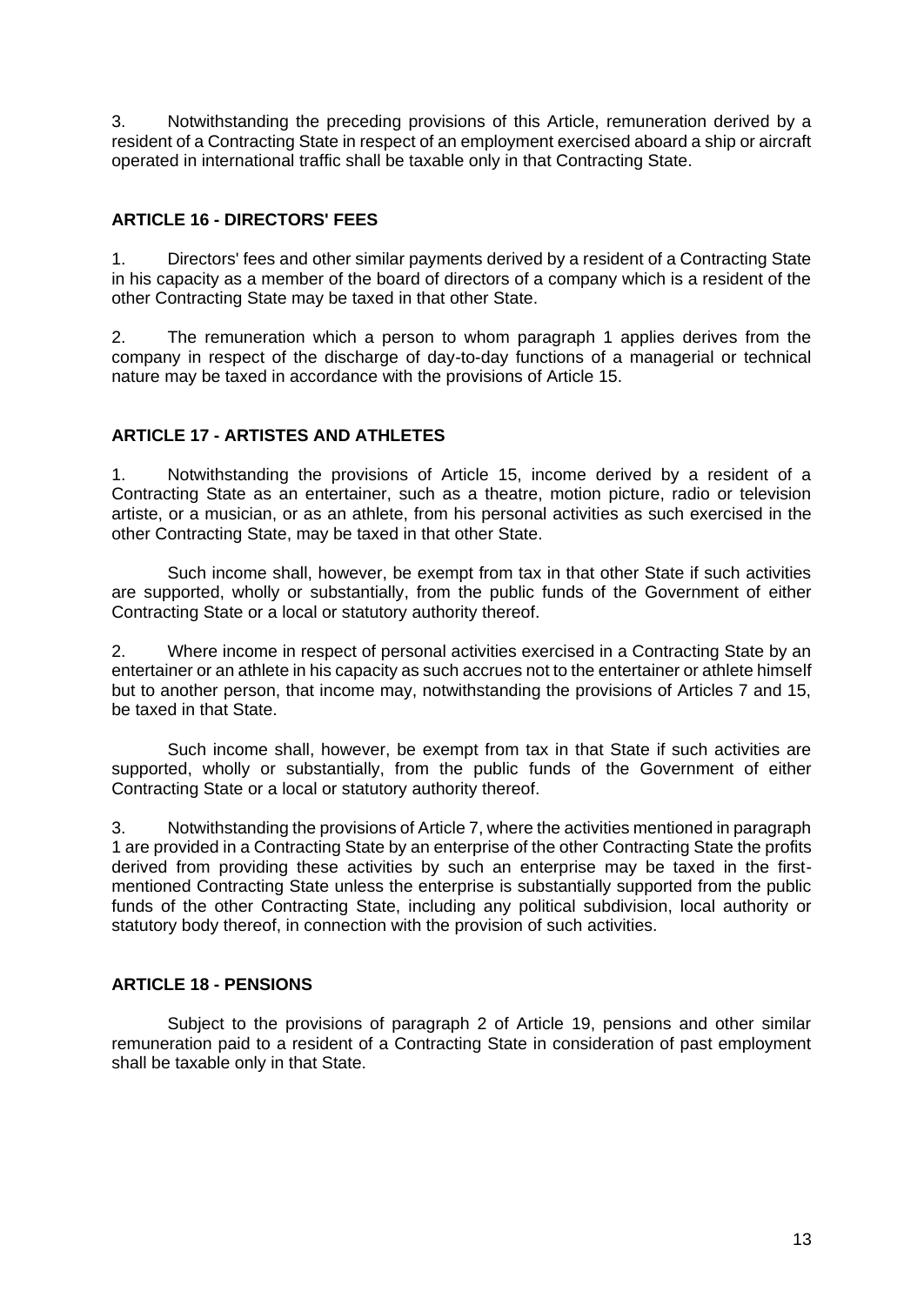#### **ARTICLE 19 - REMUNERATION AND PENSION IN RESPECT OF GOVERNMENT SERVICE**

- 1.
- (a) Remuneration, other than a pension, paid by a Contracting State or a political subdivision or a local or statutory authority thereof to an individual in respect of services rendered to that State or subdivision or authority shall be taxable only in that State.
- (b) However, such remuneration shall be taxable only in the other Contracting State if the services are rendered in that other State and the individual is a resident of that other State who:
	- (i) is a national of that other State; or
	- (ii) did not become a resident of that other State solely for the purpose of rendering the services.

2. Any pension paid by, or out of funds created by a Contracting State or a political subdivision or a local or statutory authority thereof to an individual in respect of services rendered to that State or subdivision or authority shall be taxable only in that State.

3. The provisions of Articles 15, 16 and 18 shall apply to remuneration and pensions in respect of services rendered in connection with a business carried on by a Contracting State or a political subdivision or a local or statutory authority thereof.

# **ARTICLE 20 - PROFESSORS AND TEACHERS**

1. An individual who, at the invitation of a university, college, school or other similar educational institution which is recognised in a Contracting State, visits that State for a period not exceeding 2 years solely for purpose of teaching or conducting research or both at such educational institution and who is immediately before that visit, a resident of the other Contracting State shall be exempt from tax in the first-mentioned State on

- any remuneration for such teaching or research; and
- any income which arises or accrues to him outside that State.

2. This Article shall not apply to income from research if such research is undertaken primarily for the private benefit of a specific person or persons.

3. For the purposes of this Article, the term "recognised" means recognised by the competent authorities of the respective States.

## **ARTICLE 21 - STUDENTS AND APPRENTICES**

1. An individual who is a resident of a Contracting State immediately before making a visit to the other Contracting State and is temporarily present in the other State solely as a student at a university, college, school or other similar educational institution which is recognised in that other State or as a business or technical apprentice therein for a period not exceeding five years from the date of his first arrival in that other State in connection with that visit, shall be exempt from tax in that other State on: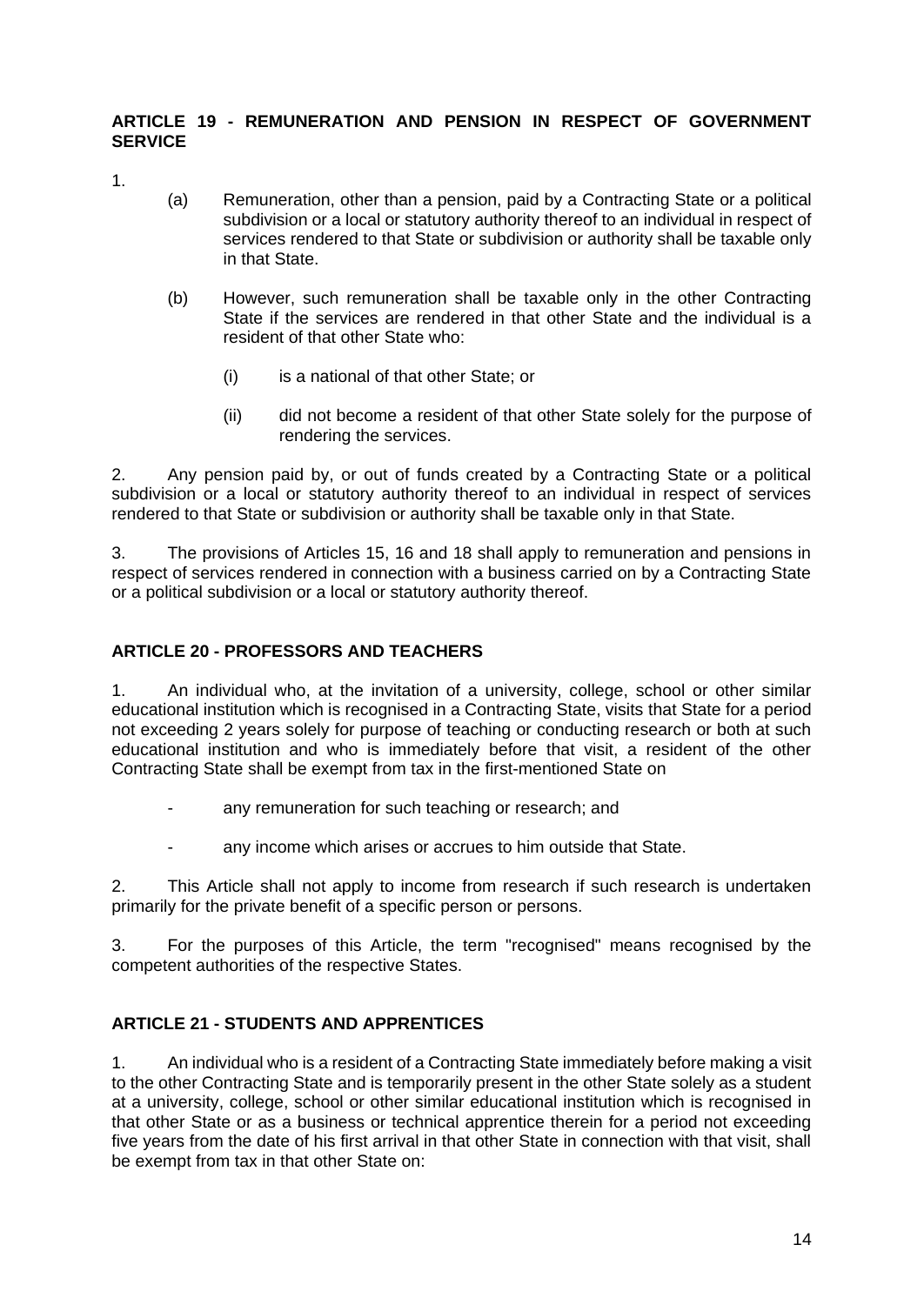- (a) all remittances from abroad for the purposes of his maintenance, education or training;
- (b) any remuneration not exceeding the sum of 2500 United States dollars or its equivalent sum in Singapore or Pakistan currency during any calendar year, or such amount as may be agreed from time to time between the competent authorities of the Contracting States, for personal services rendered in that other State with a view to supplement the resources available to him for such purposes; and
- (c) any income which arises or accrues to him outside that other State.

2. An individual who is a resident of a Contracting State immediately before making a visit to the other Contracting State and is temporarily present in the other State for the purposes of study, research or training solely as a recipient of a grant, allowance or award from the Government of either State or from a scientific, educational, religious or charitable organization or under a technical assistance programme entered into by the Government of either State for a period not exceeding five years from the date of his first arrival in that other State in connection with that visit, shall be exempt from tax in that other State on:

- (a) the amount of such grant, allowance or award;
- (b) all remittances from abroad for the purposes of his maintenance, education or training;
- (c) any remuneration not exceeding the sum of 3600 United States dollars or its equivalent sum in Singapore or Pakistan currency during any calendar year, or such amount as may be agreed from time to time between the competent authorities of the Contracting States, for personal services rendered in that other State provided such services are performed in connection with his study, research or training or are incidental thereto; and
- (d) any income which arises or accrues to him outside that other State.

3. Any individual who is a resident of a Contracting State immediately before making a visit to the other Contracting State and is temporarily present in the other State as an employee of, or under contract with, the Government or an enterprise of the first- mentioned State solely for the purpose of acquiring technical, professional or business experience for a period not exceeding twelve months from the date of his first arrival in that other State in connection with that visit, shall be exempt from tax in that other State on:

- (a) all remittances from abroad for the purposes of his maintenance, education or training;
- (b) any remuneration not exceeding the sum of 5000 United States dollars or its equivalent sum in Singapore or Pakistan currency during any calendar year, or such amount as may be agreed from time to time between the competent authorities of the Contracting States, for personal services rendered in that other State provided such services are performed in connection with the acquisition of such experience or are incidental thereto; and
- (c) any income which arises or accrues to him outside that other State.

4. For the purposes of this Article, the term "recognised" means recognised by the competent authorities of the respective States.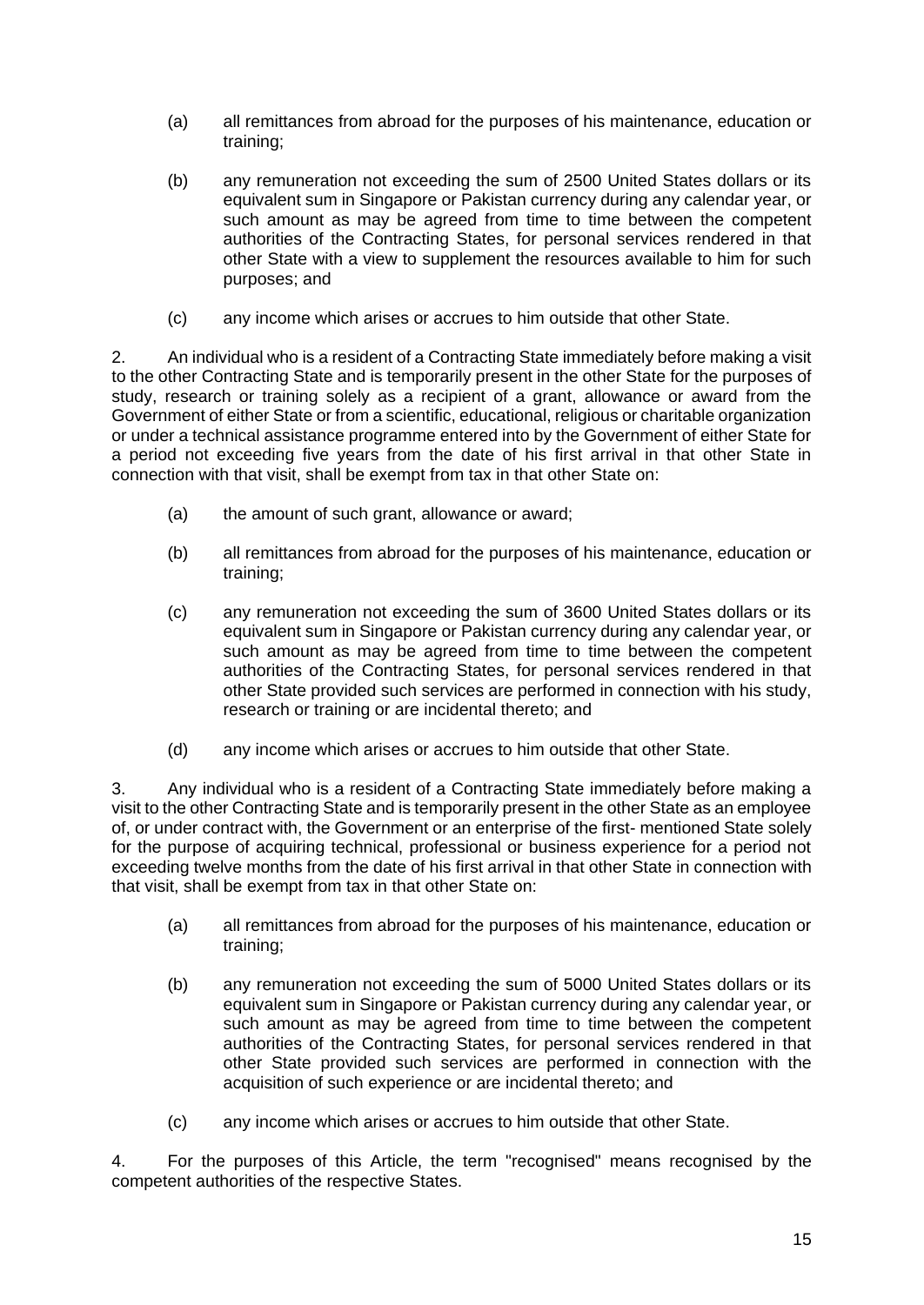5. The benefits of paragraphs 1, 2 or 3 shall not be concurrently cumulative.

## **ARTICLE 22 - OTHER INCOME**

Items of income of a resident of a Contracting State not dealt with in the foregoing Articles of this Agreement and arising in the other Contracting State may be taxed in that other State.

#### **ARTICLE 23 - ELIMINATION OF DOUBLE TAXATION**

1. The laws in force in either of the Contracting States shall continue to govern the taxation of income in the respective States except where express provisions to the contrary are made in this Agreement. Where income is subject to tax in both States, relief from double taxation shall be given in accordance with the following paragraphs.

2. In the case of Pakistan, subject to the provisions of the laws of Pakistan regarding the allowance as a credit against Pakistan tax, the amount of Singapore tax payable, under the laws of Singapore and in accordance with the provisions of this Agreement, whether directly or by deduction, by a resident of Pakistan, in respect of income from sources within Singapore which has been subjected to tax both in Pakistan and Singapore, shall be allowed as a credit against the Pakistan tax payable in respect of such income but in an amount not exceeding that proportion of Pakistan tax which such amount bears to the entire income chargeable to Pakistan tax.

3. In the case of Singapore, subject to the provisions of the laws of Singapore regarding the allowance as a credit against Singapore tax on tax payable in any country other than Singapore, tax payable under the laws of Pakistan and in accordance with this Agreement, whether directly or by deduction, on income from sources within Pakistan shall be allowed as a credit against any Singapore tax computed by reference to the same income on which the Pakistan tax is computed. The credit shall not, however, exceed that part of the Singapore tax, as computed before the credit is given, which is attributable to such item of income derived from Pakistan.

4. For the purposes of allowance as a credit against the tax payable in Singapore or Pakistan, as the context requires, the tax payable on dividends, interest, royalties or fees for technical services in a Contracting State shall be deemed to include the tax which is otherwise payable in that State in accordance with the provisions of this Agreement had it not been reduced or exempted by that State in pursuance of its tax incentives programme for the promotion of economic development. Provided that the credit referred to in this paragraph shall be:

- (a) in the case of dividends an amount of 15% of the gross amount of such dividends;
- (b) in the case of interest an amount of 12.5% of the gross amount of such interest; and
- (c) in the case of royalties or fees for technical services an amount of 10% of the gross amount of such royalties or fees for technical services.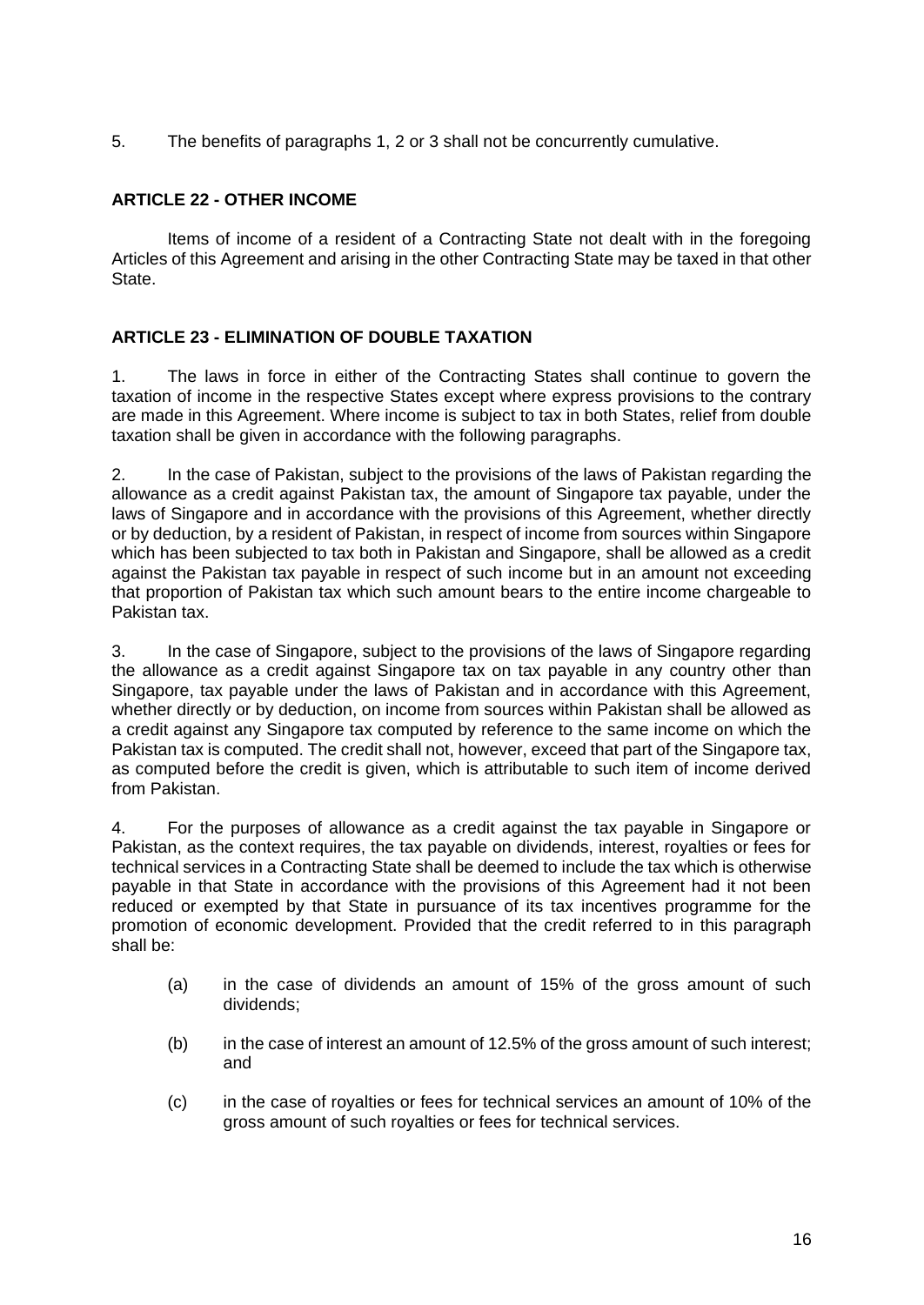#### **ARTICLE 24 - NON-DISCRIMINATION**

1. The nationals of a Contracting State shall not be subjected in the other Contracting State to any taxation or any requirement connected therewith which is other or more burdensome than the taxation and connected requirements to which nationals of that other State in the same circumstances are or may be subjected.

2. The term "national" means:

- (a) all individuals possessing the nationality of a Contracting State;
- (b) all legal persons, partnerships and associations deriving their status as such from the laws in force in a Contracting State.

3. The taxation on a permanent establishment which an enterprise of a Contracting State has in the other Contracting State shall not be less favourably levied in that other State than the taxation levied on enterprises of that other State carrying on the same activities.

- 4. Nothing in this Article shall be construed
	- (a) as obliging either of the Contracting States, to grant to persons not resident in its territory those personal allowances and reliefs for tax purposes which are by law available only to persons who are so resident;
	- (b) as affecting any provisions of the laws of either Contracting State regarding the imposition of tax on a non-resident person, other than a company; or
	- (c) as affecting any provisions of the laws of either Contracting State regarding the grant of rebate of tax to companies fulfilling specific requirements regarding the declaration and payment of dividends; or
	- (d) as obliging a Contracting State to grant to nationals of the other Contracting State those personal allowances, reliefs and reductions for tax purposes which it grants to its own nationals who are not resident in that Contracting State or to such other persons as may be specified in the taxation laws of that Contracting State.

5. Enterprises of a Contracting State, the capital of which is wholly or partly owned or controlled, directly or indirectly, by one or more residents of the other Contracting State, shall not be subjected in the first-mentioned State to any taxation or any requirement connected therewith which is other or more burdensome than the taxation and connected requirements to which other similar enterprises of the first-mentioned State are or may be subjected.

6. Where a Contracting State grants tax incentives to its nationals designed to promote economic development in accordance with its national policy and criteria, it shall not be construed as discrimination under this Article.

7. In this Article, the term "taxation" means taxes which are the subject of this Agreement.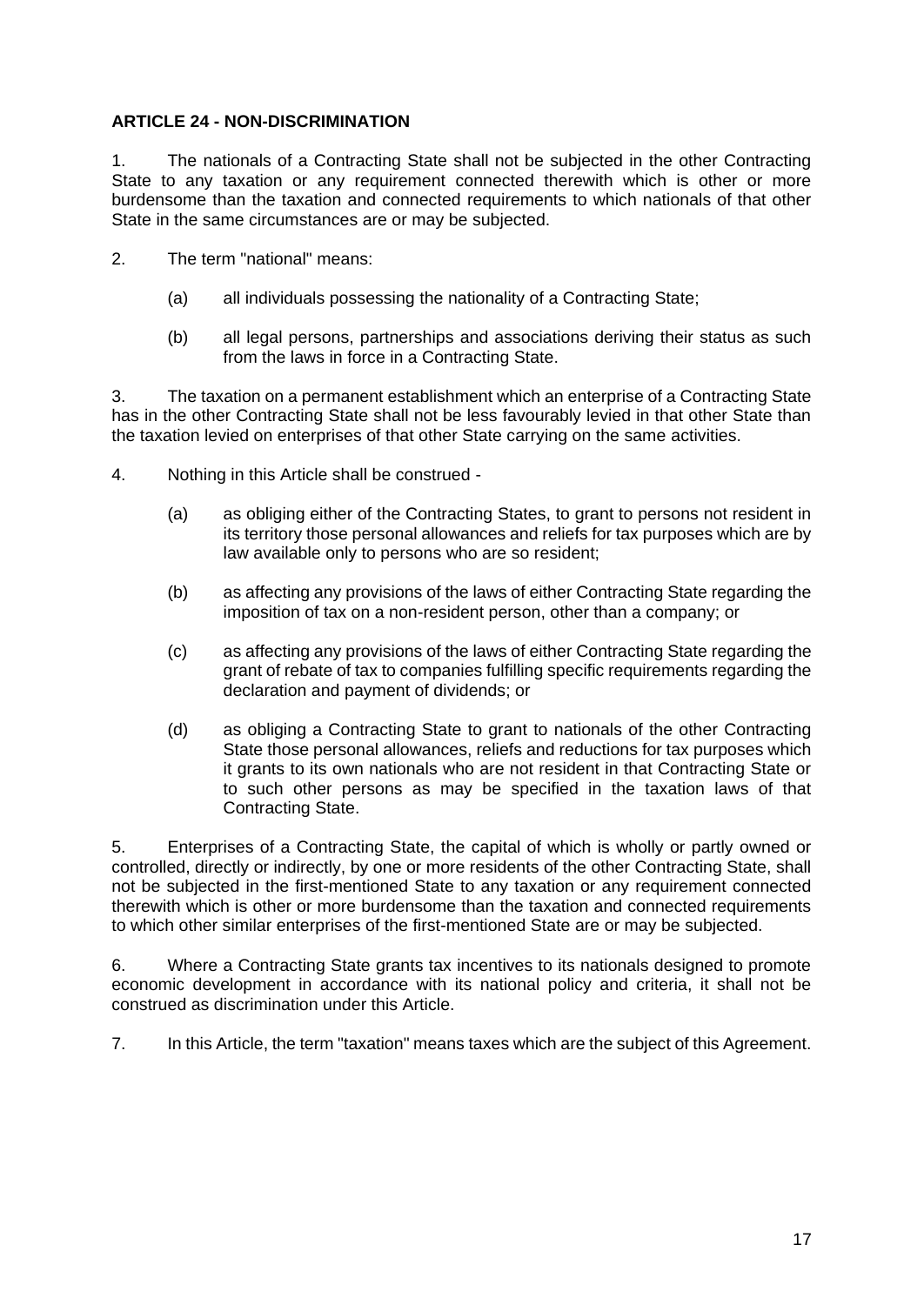#### **ARTICLE 25 - MUTUAL AGREEMENT PROCEDURE**

1. Where a resident of a Contracting State considers that the actions of one or both of the Contracting States result or will result for him in taxation not in accordance with the provisions of this Agreement, he may, irrespective of the remedies provided by the taxation laws of those States, present his case to the competent authority of the Contracting State of which he is a resident or, if his case comes under paragraph 1 of Article 24, to that of the Contracting State of which he is a national. An application must be presented in writing stating the grounds for claiming the revision of such taxation within three years from the first notification of the action resulting in taxation not in accordance with the provisions of this Agreement.

2. The competent authority shall endeavour, if the objection appears to it to be justified and if it is not itself able to arrive at an appropriate solution, to resolve the case by mutual agreement with the competent authority of the other Contracting State, with a view to the avoidance of taxation which is not in accordance with the Agreement.

3. The competent authorities of the Contracting States shall endeavour to resolve by mutual agreement any difficulties or doubts arising as to the interpretation or application of this Agreement. They may also consult together for the elimination of double taxation in cases not provided for in the Agreement.

4. The competent authorities of the Contracting States may communicate with each other directly for the purpose of giving effect to the provisions of this Agreement. When it seems advisable in order to reach agreement to have an oral exchange of opinions, such exchange may take place through a Commission consisting of representatives of the competent authorities of the Contracting States.

## **ARTICLE 26 - EXCHANGE OF INFORMATION**

1. The competent authorities of the Contracting States shall exchange such information as is necessary for carrying out the provisions of this Agreement or of the domestic laws of the Contracting States concerning taxes covered by the Agreement insofar as the taxation thereunder is not contrary to the Agreement. Any information received by a Contracting State shall be treated as secret in the same manner as information obtained under the domestic laws of that State and shall be disclosed only to persons or authorities (including courts and administrative bodies) involved in the assessment or collection of, the enforcement or prosecution in respect of, or the determination of appeals in relation to, the taxes covered by the Agreement. Such persons or authorities shall use the information only for such purposes.

2. In no case shall the provisions of paragraph 1 be construed so as to impose on a Contracting State the obligation:

- (a) to carry out administrative measures at variance with the laws and administrative practice of that or of the other Contracting State;
- (b) to supply information which is not obtainable under the laws or in the normal course of the administration of that or of the other Contracting State;
- (c) to supply information which would disclose any trade, business, industrial, commercial or professional secret or trade process, or information, the disclosure of which would be contrary to public policy (ordre public).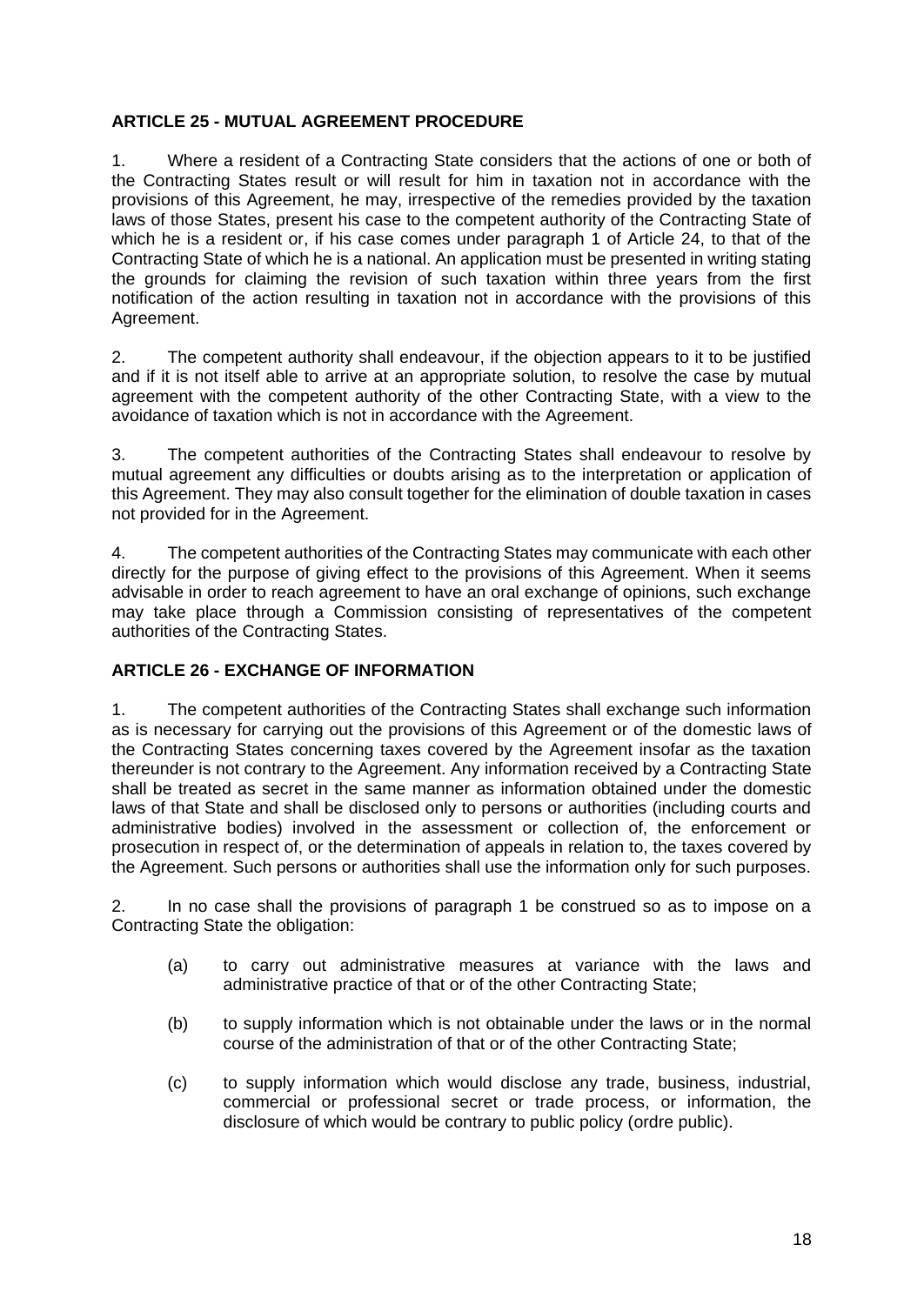#### **ARTICLE 27 - DIPLOMATIC AGENTS AND CONSULAR OFFICERS**

Nothing in this Agreement shall affect the fiscal privileges of diplomatic agents or consular officers under the general rules of international law or under the provisions of special agreements.

#### **ARTICLE 28 - TERRITORIAL EXTENSION**

1. This Agreement may be extended, either in its entirety or with any necessary modifications to any State or territory for whose international relations either of the Contracting States is responsible and which imposes taxes substantially similar in character to those to which this Agreement applies. Any such extension shall take effect from such date and subject to such modifications and conditions, including conditions as to termination, as may be specified and agreed between the Contracting States in notes to be exchanged through diplomatic channels.

2. Unless otherwise agreed by both Contracting States, the termination of this Agreement by one of them under Article 30 shall also terminate, in the manner provided for in that Article, the application of this Agreement to any State or territory to which it has been extended under this Article.

#### **ARTICLE 29 - ENTRY INTO FORCE**

1. The Contracting States shall notify each other that the constitutional requirements for the entry into force of this Agreement have been complied with.

2. This Agreement shall enter into force on the date of the later of the notifications referred to in paragraph 1 and its provisions shall have effect in respect of income derived on or after the first day of January 1987.

#### **ARTICLE 30 - PERIOD OF VALIDITY**

This Agreement shall remain in force until terminated by a Contracting State. Either Contracting State may terminate the Agreement, through diplomatic channels, by giving notice of termination on or before the thirtieth day of June of any calendar year following after the period of three years from the year in which the Agreement enters into force. In such event, the Agreement shall cease to have effect in respect of income derived on or after the first day of January in the second calendar year following the year in which the notice is given.

IN WITNESS WHEREOF, the undersigned, being duly authorised thereto, have signed this Agreement.

DONE in duplicate at Singapore this thirteenth day of April of the year one thousand nine hundred and ninety-three in the English language.

> For the Government of the Republic of Singapore

For the Government of the Islamic Republic of Pakistan

KOH YONG GUAN IQBAL FARID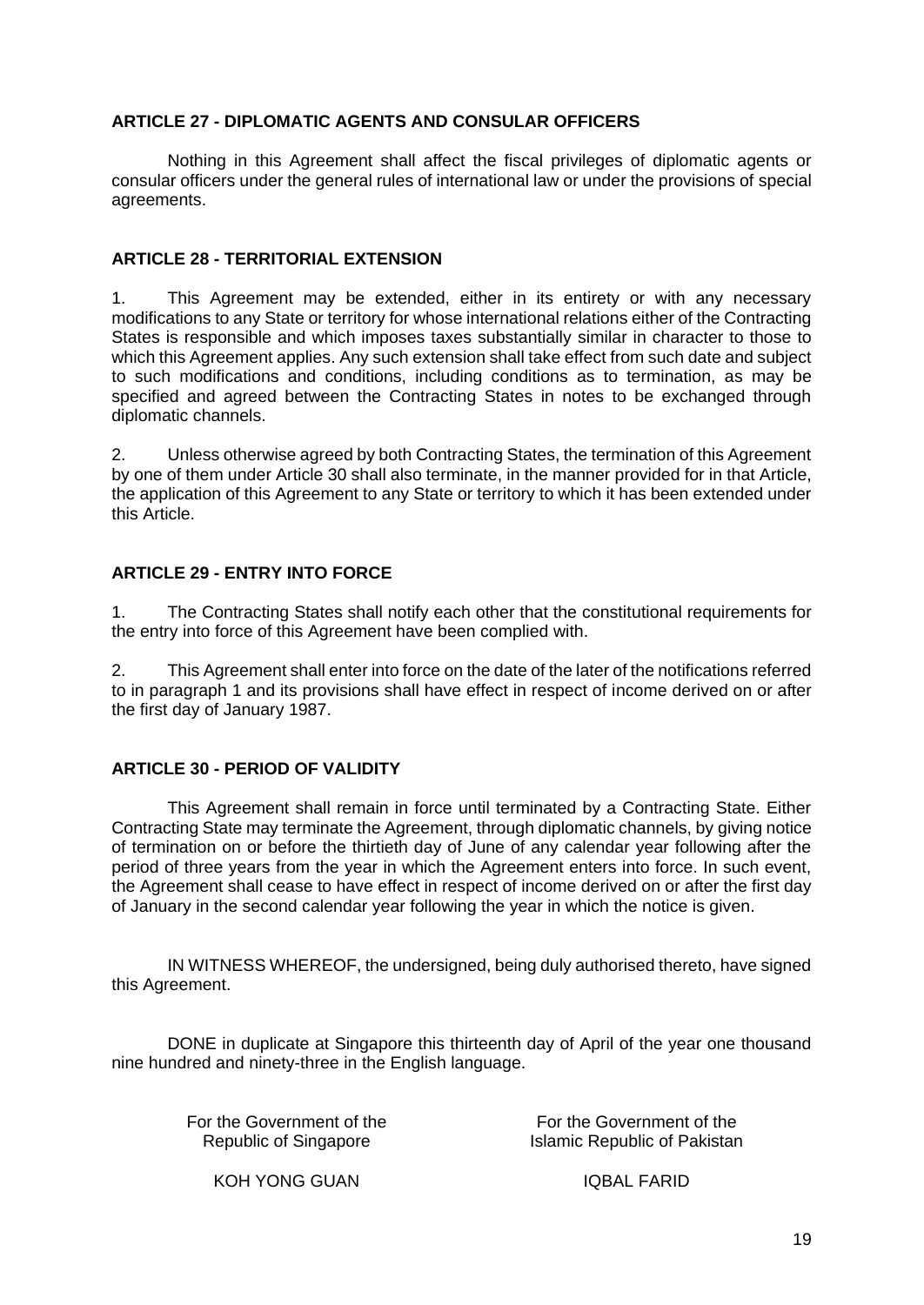#### **PROTOCOL (1993)**

At the time of signing the Agreement between the Islamic Republic of Pakistan and the Republic of Singapore for the Avoidance of Double Taxation and the Prevention of Fiscal Evasion with respect to Taxes on Income, the undersigned have agreed that the following provisions shall form an integral part of the Agreement.

1. In respect of paragraph 1 of Article 7 of the Agreement, it is understood that in Pakistan the profits attributable to a permanent establishment shall include:

- (a) profits from sales in Pakistan of goods or merchandise of the same or similar kind as those sold through the permanent establishment; or
- (b) profits from other business activities carried on in Pakistan of the same or similar kind as those effected through the permanent establishment.

These provisions shall, however, not apply if the enterprise proves that such sales or activities could not have been reasonably undertaken by the permanent establishment.

2. In respect of sub-paragraph (b) of paragraph 3 of Article 7 of the Agreement, it is understood that the words "otherwise than towards reimbursement of actual expenses" in the context of royalties, fees or other similar payments mean that if the head office of an enterprise or any of its other offices makes such payments to a third party which relate to the activities of the permanent establishment of the enterprise, then any reimbursement of such payments to the head office or other office by the permanent establishment would be allowed as a deduction in the determination of its profits. Likewise any such reimbursement by the head office or other offices to the permanent establishment would not be excluded from the income of the permanent establishment.

3. In respect of clause (ii) of sub-paragraph (b) of paragraph 4 of Article 10 of the Agreement, it is understood that the term "ship-building" includes ship-repairing.

4. In respect of sub-paragraph (b) of paragraph 7 of Article 10 of the Agreement, it is understood that where, for the purposes of Article VII of the Agreement between the Government of Malaysia and the Government of the Republic of Singapore for the Avoidance of Double Taxation and the Prevention of Fiscal Evasion with respect to Taxes on Income signed in Singapore on 26th December 1968 -

- (a) a dividend was paid by a company
	- (i) which was resident in both Malaysia and Singapore and the meeting at which the dividend was declared was held in Singapore; or
	- (ii) which was resident in Malaysia and at the time of payment of that dividend the company declared itself to be a resident of Singapore, the dividend shall be deemed to have been paid by a company resident in Singapore;
- (b) a dividend was paid by a company
	- (i) which was resident in both Malaysia and Singapore and the meeting at which the dividend was declared was held in Malaysia; or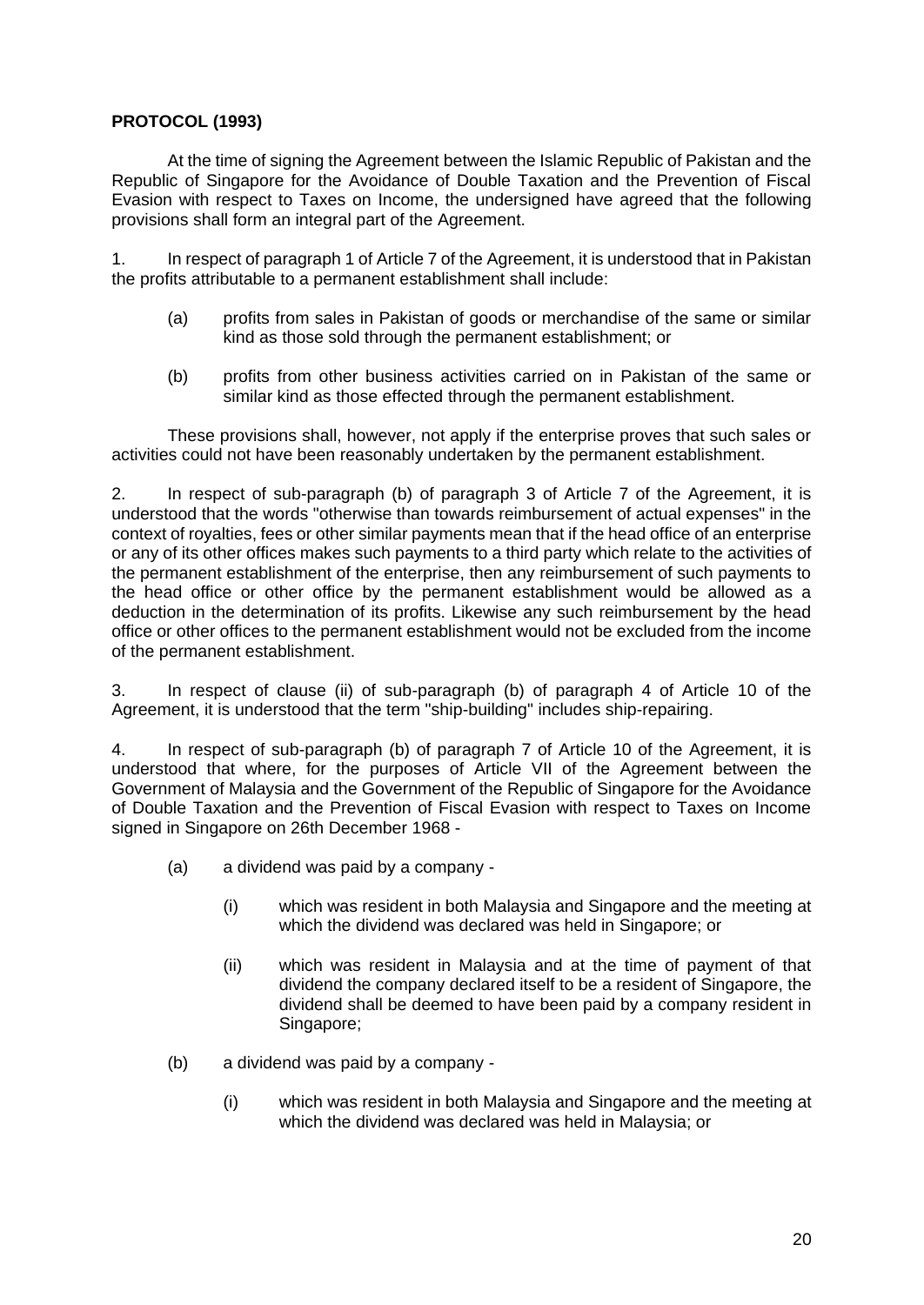(ii) which was resident in Singapore and at the time of payment of that dividend the company declared itself to be a resident of Malaysia, the dividend shall be deemed to have been paid by a company not resident in Singapore.

5. It is further understood that where this Agreement provides (with or without other conditions) that income from sources in Pakistan shall be exempt from tax, or taxed at a reduced rate, in Pakistan and under the laws in force in Singapore the same income is subject to tax by reference to the amount thereof which is remitted to or received in Singapore and not by reference to the full amount thereof, then the exemption or reduction of tax to be allowed under this Agreement in Pakistan shall apply only to so much of the income as is remitted to or received in Singapore. However, this limitation does not apply to income derived by the Government of Singapore or any person approved by the competent authority of Singapore for the purpose of this paragraph. The term "the Government of Singapore" shall include its agencies and statutory bodies.

IN WITNESS WHEREOF, the undersigned, being duly authorised thereto, have signed this Protocol.

DONE in duplicate at Singapore this thirteenth day of April of the year one thousand nine hundred and ninety-three in the English language.

> For the Government of the Republic of Singapore

For the Government of the Islamic Republic of Pakistan

KOH YONG GUAN IQBAL FARID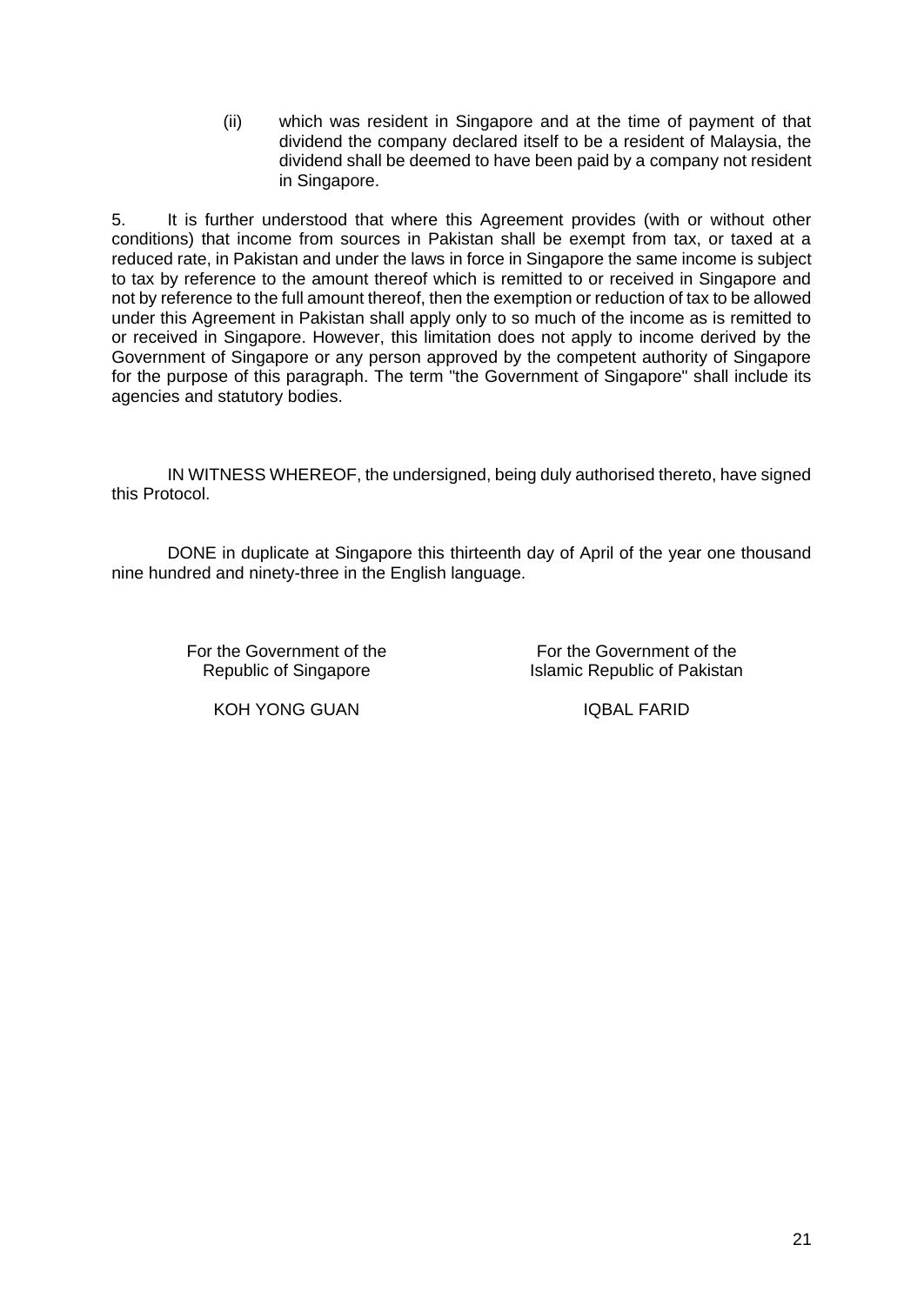# **ANNEX A**

# **Effects of the MLI on this Agreement**

## **1. Deletion and replacement of the Preamble**

The preamble of this Agreement is deleted and replaced by the following preamble:

"The Government of the Republic of Singapore and the Government of the Islamic Republic of Pakistan,

Desiring to further develop their economic relationship and to enhance their cooperation in tax matters,

Intending to eliminate double taxation with respect to the taxes covered by this Agreement without creating opportunities for non-taxation or reduced taxation through tax evasion or avoidance (including through treaty-shopping arrangements aimed at obtaining reliefs provided in this Agreement for the indirect benefit of residents of third jurisdictions),

Have agreed as follows:".

#### **2. Amendment of Article 9**

Article 9 (Associated Enterprises) of this Agreement is amended —

- (a) by numbering the existing provision as paragraph 1; and
- (b) by inserting, immediately after paragraph 1, the following paragraph:

"2. Where a Contracting State includes in the profits of an enterprise of that Contracting State — and taxes accordingly — profits on which an enterprise of the other Contracting State has been charged to tax in that other Contracting State and the profits so included are profits which would have accrued to the enterprise of the first-mentioned Contracting State if the conditions made between the two enterprises had been those which would have been made between independent enterprises, then that other Contracting State shall make an appropriate adjustment to the amount of the tax charged therein on those profits. In determining such adjustment, due regard shall be had to the other provisions of this Agreement and the competent authorities of the Contracting States shall if necessary consult each other.".